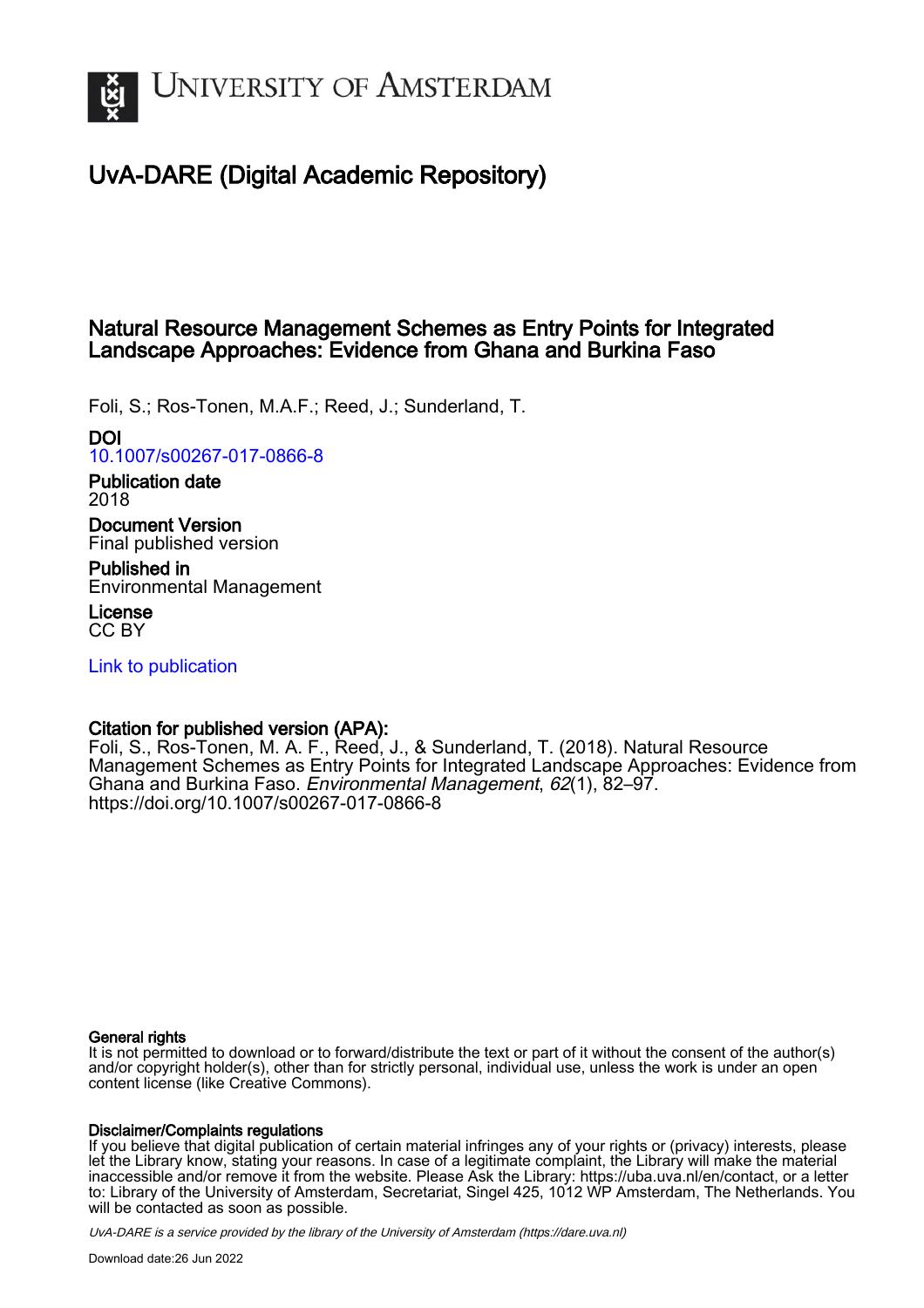

# Natural Resource Management Schemes as Entry Points for Integrated Landscape Approaches: Evidence from Ghana and Burkina Faso

Samson Foli $\bigcirc^{1}\cdot$  $\bigcirc^{1}\cdot$  $\bigcirc^{1}\cdot$  Mirjam A. F. Ros-Tonen $^{1}\cdot$  James Reed $^{2}\cdot$  Terry Sunderland $^{2}$ 

Received: 12 September 2016 / Accepted: 8 April 2017 / Published online: 20 April 2017 © The Author(s) 2017. This article is an open access publication

Abstract In recognition of the failures of sectoral approaches to overcome global challenges of biodiversity loss, climate change, food insecurity and poverty, scientific discourse on biodiversity conservation and sustainable development is shifting towards integrated landscape governance arrangements. Current landscape initiatives however very much depend on external actors and funding, raising the question of whether, and how, and under what conditions, locally embedded resource management schemes can serve as entry points for the implementation of integrated landscape approaches. This paper assesses the entry point potential for three established natural resource management schemes in West Africa that target landscape degradation with involvement of local communities: the Chantier d'Aménagement Forestier scheme encompassing forest management sites across Burkina Faso and the Modified Taungya System and community wildlife resource management initiatives in Ghana. Based on a review of the current literature, we analyze the extent to which design

 $\boxtimes$  Samson Foli [s.k.foli@uva.nl](mailto:s.k.foli@uva.nl) Mirjam A. F. Ros-Tonen [m.a.f.ros-tonen@uva.nl](mailto:m.a.f.rosnen@uva.nl) James Reed [j.reed@cgiar.org](mailto:j.reed@cgiar.org) Terry Sunderland [t.sunderland@cgiar.org](mailto:t.sunderland@cgiar.org)

<sup>1</sup> Department of Geography, Planning and International Development Studies and Centre for Sustainable Development Studies, University of Amsterdam, P.O. Box 15629 Amsterdam 1001 NC, The Netherlands

<sup>2</sup> Center for International Forestry Research (CIFOR), Jalan CIFOR, Situ Gede, Bogor, West Java 16115, Indonesia

principles that define a landscape approach apply to these schemes. We found that the CREMA meets most of the desired criteria, but that its scale may be too limited to guarantee effective landscape governance, hence requiring upscaling. Conversely, the other two initiatives are strongly lacking in their design principles on fundamental components regarding integrated approaches, continual learning, and capacity building. Monitoring and evaluation bodies and participatory learning and negotiation platforms could enhance the schemes' alignment with integrated landscape approaches.

Keywords Natural resource management • Landscape approach • CREMA • Modified taungya system • Chantier d'Aménagement Forestier

# Introduction

In sub-Saharan Africa, close to 600 million people are dependent on forests for food and/or income, and many of those are food insecure (Ickowitz et al. [2014](#page-14-0); Koffi et al. [2016](#page-14-0)). Facing insecurities related to forest decline, loss of biodiversity and erosion of ecosystem services, many are also vulnerable to the impacts of climate change (Bele et al. [2015](#page-13-0); Mantyka-Pringle et al. [2015\)](#page-14-0). Recent environmental discourse calls for the integrated governance of natural resources and integrating conservation efforts with opportunities for rural economic development and increased resilience to climatic vicissitudes (Sachs et al. [2009;](#page-15-0) Scherr et al. [2012](#page-15-0); Minang et al. [2014;](#page-15-0) Sunderland et al. [2015\)](#page-15-0).

An integrated landscape approach is a framework that attempts to reconcile social, environmental, and economic development with biodiversity conservation and climate change mitigation (Kozar et al. [2014\)](#page-14-0). Although seen as a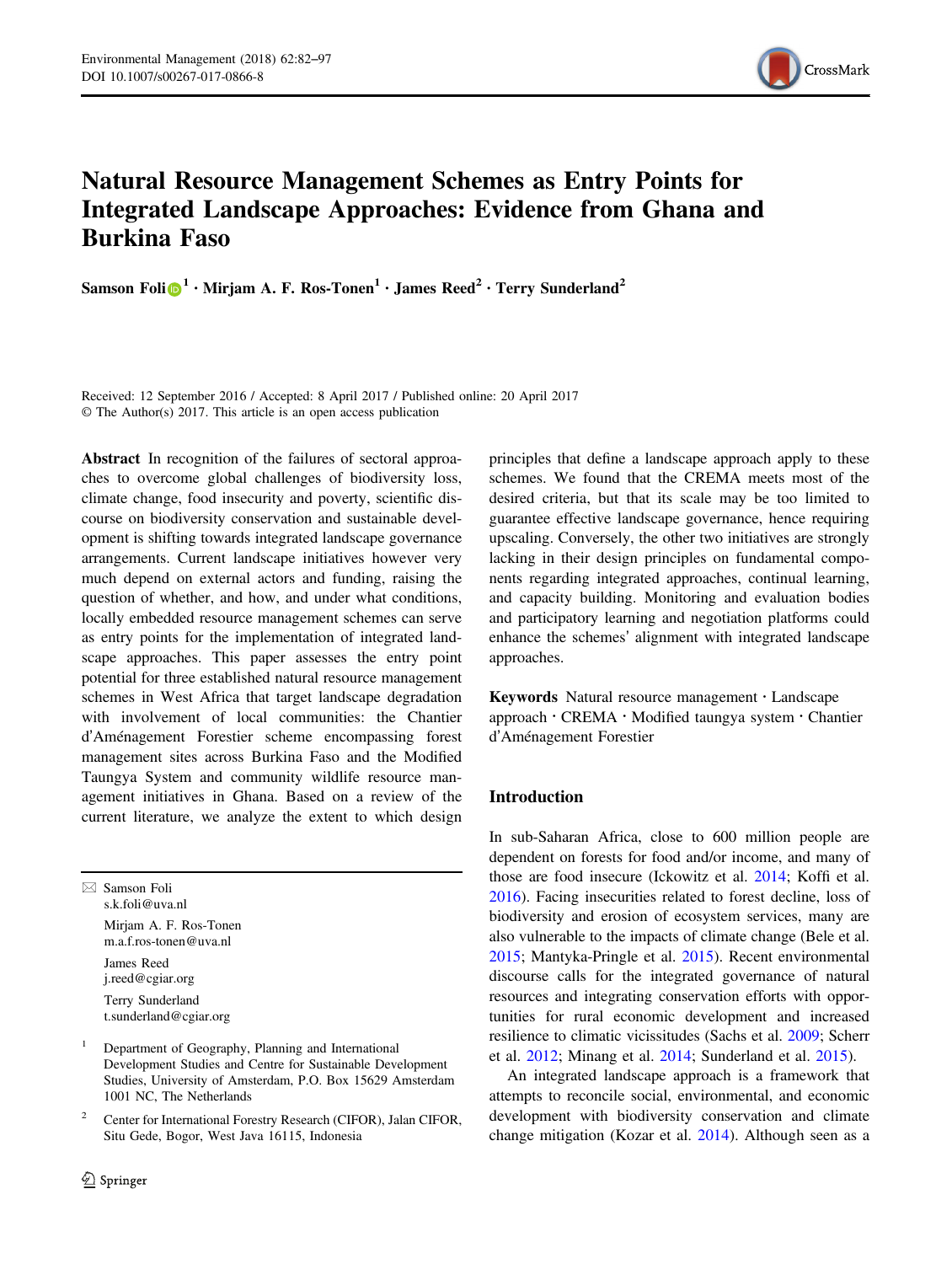departure from sectoral approaches to land management, rather than seeking elusive win–win outcomes, landscape approaches recognize that trade-offs between socioeconomic and ecological objectives can—and will—occur. Several authors have developed principles and tools that can guide research and decision-making on multifunctional landscapes (Sayer et al. [2013;](#page-15-0) Ros-Tonen et al. [2014](#page-15-0); Reed et al. [2015](#page-15-0); Chia and Sufo [2016\)](#page-14-0), yet it remains unclear how these principles can be fully operationalized in specific contexts (Reed et al. [2017](#page-15-0)).

Furthermore, a natural resource governance approach that recognizes multiple and often competing land uses and manages the trade-offs between them is complex, time- and cost-intensive (Reed et al. [2015](#page-15-0), [2016](#page-15-0)) and long-term funding poses a challenge (Hart et al. [2014](#page-14-0)). Identifying locally embedded natural resource management (NRM) initiatives that can provide entry points for integrated landscape approaches offers potential to overcome some of these implementation challenges. Reviewing one NRM scheme in Burkina Faso and two in Ghana, this paper aims to highlight whether, and how, differing NRM initiatives that integrate landscape and livelihood objectives of local populations can provide such entry points. Hence this paper asks, to what extent do three locally embedded resource management initiatives in Burkina Faso and Ghana align with the fundamental design principles of integrated landscape approaches and what does this mean for their potential to function as entry points for implementing integrated landscape approaches?

The next section briefly describes the relevant NRM schemes and their importance within their respective local landscape contexts. The methodology section justifies the selection of the cases and details the literature review and analytical framework. The results section analyzes the characteristics of the three schemes along the major design principles for integrated landscape approaches. This serves as a basis for the discussion in which we assess the potential of the schemes to act as entry points for integrated landscape approaches. The conclusion explains the implications of the findings.

## Forested Landscapes in Burkina Faso and Ghana: Status and Threats

Burkina Faso had 5.4 million hectares of forests as of 2015; 95.5% naturally regenerated and 4.5% planted forests (FAO [2015,](#page-14-0) p. 34). Most of Burkina's forests have less than 40% canopy cover (Paré et al. [2008;](#page-15-0) Pouliot and Treue [2013](#page-15-0)) and deforestation ranged between  $0.77$  and  $1.2\%$  per annum<sup>1</sup>

from 1990 to 2010 (Ouedraogo [2006](#page-15-0); Westholm and Kokko [2011](#page-15-0); FAO [2015](#page-14-0)). Burkina's dry forests constitute a fragmented arable landscape dominated by agroforestry parklands interspersed with deciduous shrub, woody savannah characterized by economically valuable tree species such as shea (Vitellaria paradoxa) and parkia (Parkia biglobosa) (Boffa [1999](#page-14-0); Arbonnier [2004](#page-13-0); Ky-Dembele et al. [2007\)](#page-14-0). These multifunctional land-use mosaics supply food, fodder, and fuelwood to both rural and urban populations (Ouédraogo [2009](#page-15-0); Foli and Rabdo [2016](#page-14-0)). Trees and nontimber forest products (NTFPs) serve as important food safety nets for the most vulnerable farmers during lean seasons (Koffi et al. [2016\)](#page-14-0). The forested landscape faces pressures of climate-change induced migration flows from the north (Ouedraogo et al. [2010\)](#page-15-0); uncontrolled felling of trees to supply the commercial fuelwood trade; and high fuelwood demand to meet the energy needs of major urban areas (Kabore and Ouedraogo [2000](#page-14-0); Ouédraogo [2009\)](#page-15-0).

Ghana's forest cover of 41% (9.3 million hectares) encompasses primary forest (4.2%), naturally regenerated forest (92.3%) and planted forests (3.5%) (FAO [2015,](#page-14-0) p. 229). Tree cover decreases from the high forest zone in the south-western third of the country toward the transitional and savannah zones of the north (Derkyi [2012\)](#page-14-0). Forest reserves cover 16.2% of Ghana's total land area, 80% of which is production forest designated for timber exploitation, and 20% as protection reserves for conservation purposes (MLNR [2012\)](#page-15-0). Major threats to the forests are illegal farming, chainsaw logging and—in some areas artisanal and small-scale mining (Derkyi [2012;](#page-14-0) Hilson [2012](#page-14-0)). Moreover, national policies have been instrumental to the introduction and intensification of cocoa and, more recently, oil palm (Ros-Tonen et al. [2015](#page-15-0)), both of which are considered major threats to the remaining forests (Benhin and Barbier [2004;](#page-13-0) Appiah et al. [2009\)](#page-13-0).

# NRM Schemes in Ghana and Burkina Faso Targeting Landscapes and Livelihoods: A Brief Overview

To address the degradation of forested landscapes, Ghana and Burkina Faso have experimented with several comanagement and community-based NRM initiatives since the 1930s and 1970s, respectively (Agyeman [2006](#page-13-0); Murphree [2008;](#page-15-0) Sawadogo and Tiveau [2011](#page-15-0); Asare et al. [2013\)](#page-13-0). These initiatives were established in forest zones with high population pressure where smallholders depend on forests for natural resources.

In Burkina Faso, forest resource management involving rural communities was piloted in 1985 in the Nazinon forest reserve of Sissili Province in the Center-West Region with international donor support and joint implementation by the United Nations Development Program (UNDP) and the Food and Agricultural Organization of the United Nations (project

<sup>&</sup>lt;sup>1</sup> Forest data on Burkina Faso is sparse and inconsistent as a result of different methodologies applied in forestry studies (Westholm and Kokko [2011\)](#page-15-0).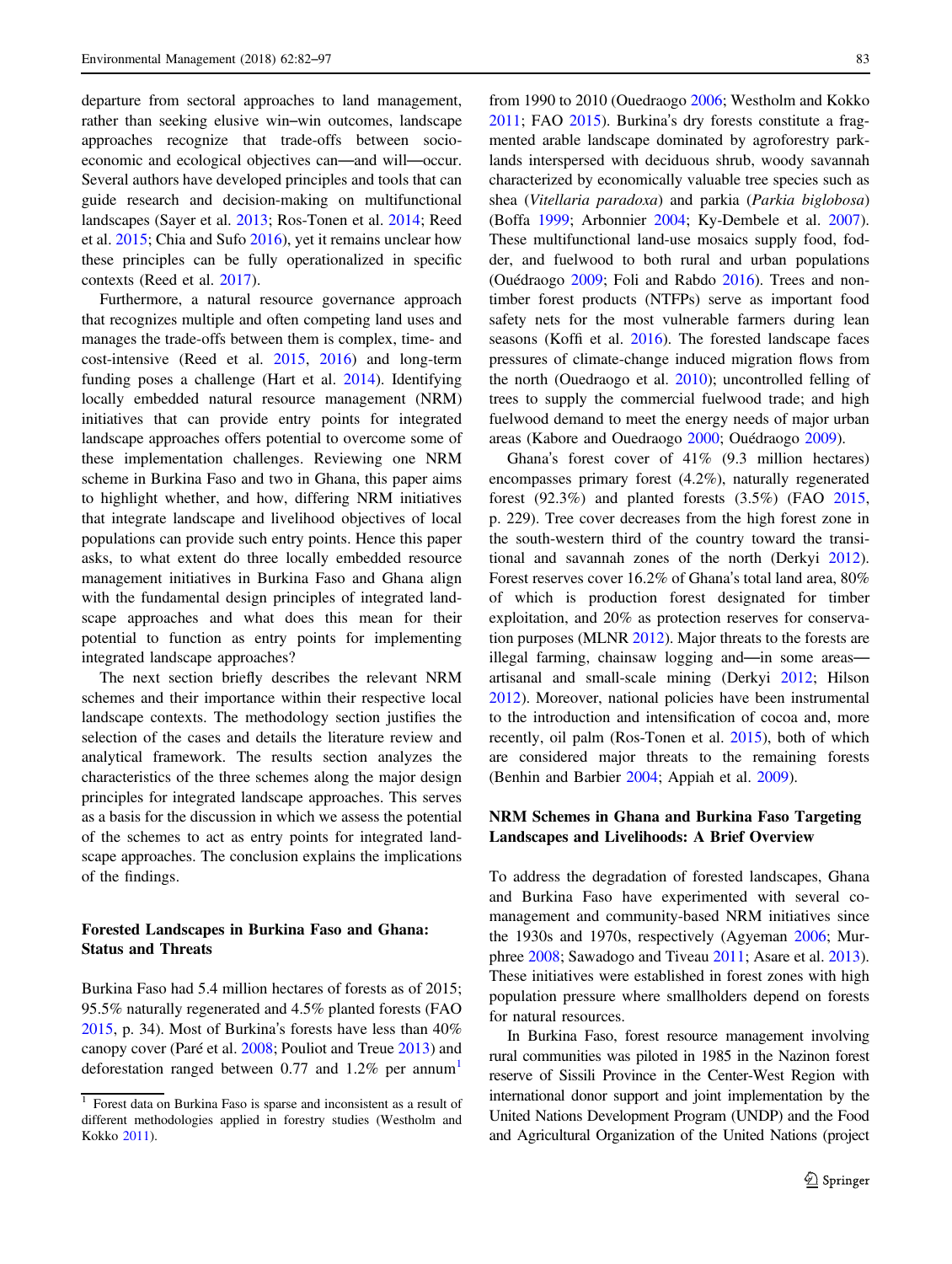UNDP/FAO/BKF/85/011). Offices of the Ministry of Forest and Environment and Sustainable Development (MEDD) were established in the communities and out-posted technicians to provide training on improved methods of tree felling and regenerative coppicing and informing forest management cooperatives (GGF, Groupement de Gestion Forestière). The Chantier d'Aménagement Forestier (CAF) scheme regulates fuelwood harvesting by issuing permits to the forest management groups. Felling permits detail the quantity and type of wood species to harvest from the forest reserve. The revenues of fuelwood trade are distributed on a ratio of 9.1, 13.6, 27.3, and 50%, respectively for the forest tax (harvesting permit), contribution to the village development fund, the forest management fund, and the forest management group members (Ouédraogo [2007](#page-15-0); Coulibaly-Lingani et al. [2011\)](#page-14-0). The forest tax supports and staffs CAF offices, whereas the forest management fund supports communities to carry out annual tree planting and monitor the biodiversity of forests (Ouédraogo [2007](#page-15-0)). Approximately 350,000 ha of forests are currently managed by autonomous unions and cooperative groups under the CAF scheme (Paré et al. [2008;](#page-15-0) Ouedraogo et al. [2009\)](#page-15-0). In 2012, there were 12 forest management sites (CAFs), involving 473 community forest management groups with 12,000 members officially recognized by the MEDD ([2012\)](#page-14-0).

The modified taungya system (MTS) in Ghana is a reforestation scheme launched in 2002 to replace the original taungya introduced in the 1930s in response to rapid forest loss within reserves due to the high demand of forest resources by then colonial authorities (Kalame et al. [2011](#page-14-0)). The scheme allowed the intercropping of food crops in the early part of the plantation establishment cycle. Approximately 75,000 ha of taungya plantations were established in the 1970s (Agyeman [2006](#page-13-0)), but the scheme was suspended in 1984 due to a lack of support from farmers who lacked long-term incentives as they were not entitled to shares in timber revenues (Agyeman et al. [2003](#page-13-0); Blay et al. [2008](#page-14-0); Kalame et al. [2011](#page-14-0)). The MTS is a co-management arrangement between the Ghana Forestry Commission and local communities and differs from the previous system in that (a) farmers are now entitled to 40% of the timber proceeds to compensate for their efforts in tree planting, maintenance and protection, and (b) institutions were established to provide farmers a voice in management decisions (Ros-Tonen et al. [2013](#page-15-0), [2014](#page-15-0); Acheampong et al. [2016\)](#page-13-0). A total of 94,115 ha was planted under the MTS between 2002 and 2009 (FC [2015](#page-14-0)).

CREMAs were launched in Ghana by the Wildlife Division of Ghana's Forestry Commission $2$  in the early

2000s to curtail destruction of wildlife habitats in the country's off-reserve forest areas (Murphree [2008;](#page-15-0) Asare et al. [2013\)](#page-13-0). The scheme was framed as decentralized and participatory NRM for wildlife conservation and livelihood diversification, while acting as a habitat buffer at the fringes of protected areas and wildlife reserves (Baruah [2015](#page-13-0)). The guiding principles represent a paradigm shift in Ghana's wildlife policy by giving the local population an increased say over natural landscapes and granting official access to economic benefits from natural resources, thereby recognizing the roles of traditional authorities and women (Asare et al. [2013;](#page-13-0) WD [2000\)](#page-15-0). There were 26 active CREMAs in 2010 (Asare et al. [2013](#page-13-0)) and currently over 30 CREMAs in various stages of establishment (Baruah [2015\)](#page-13-0). In total, 313,934 hectares of land are incorporated within CREMA sites, involving 215 communities and satellite communities (Asare et al. [2013\)](#page-13-0).

Further details on the scope of the schemes and actors involved are presented in Table [1](#page-4-0).

#### Materials and Methods

# Selection of Cases

The three schemes described in the previous section were selected because they were, (1) designed to address landscape degradation while recognizing the long-standing natural resource demands and livelihood objectives of inhabitants, and (2) are the principal NRM schemes in the two countries involving local communities and other stakeholders.

#### Literature Review

The literature referred to in this study (national policy documents, project implementation and assessment reports, and peer-reviewed literature) was gathered in four steps. First, gathering peer-reviewed sources involved a search through the Web of Science database, using the names of schemes and their acronyms. Second, additional 'gray literature' was sought using the same keywords in Google Scholar. Publications that focused on the performance and governance aspects of the schemes were selected for further review. Third, unpublished documents were found through the researchers' previous project work in both countries. For Burkina Faso, relevant policy documents and published and unpublished literature was acquired during scoping visits to identify project sites and research partners for the "Sustainable Use of Tropical Forest Biodiversity" project. Similar data on the schemes in Ghana was gathered through long-established contacts with the Wildlife Division and Research Management Support Center—two divisions of

<sup>&</sup>lt;sup>2</sup> Ghana's Forestry Commissions consists of the Forest Services Division (FSD), the Wildlife Division (WD) and the Timber Industry Development Division (TIDD) and has the Resource Management Support Center (RMSC) as its technical wing.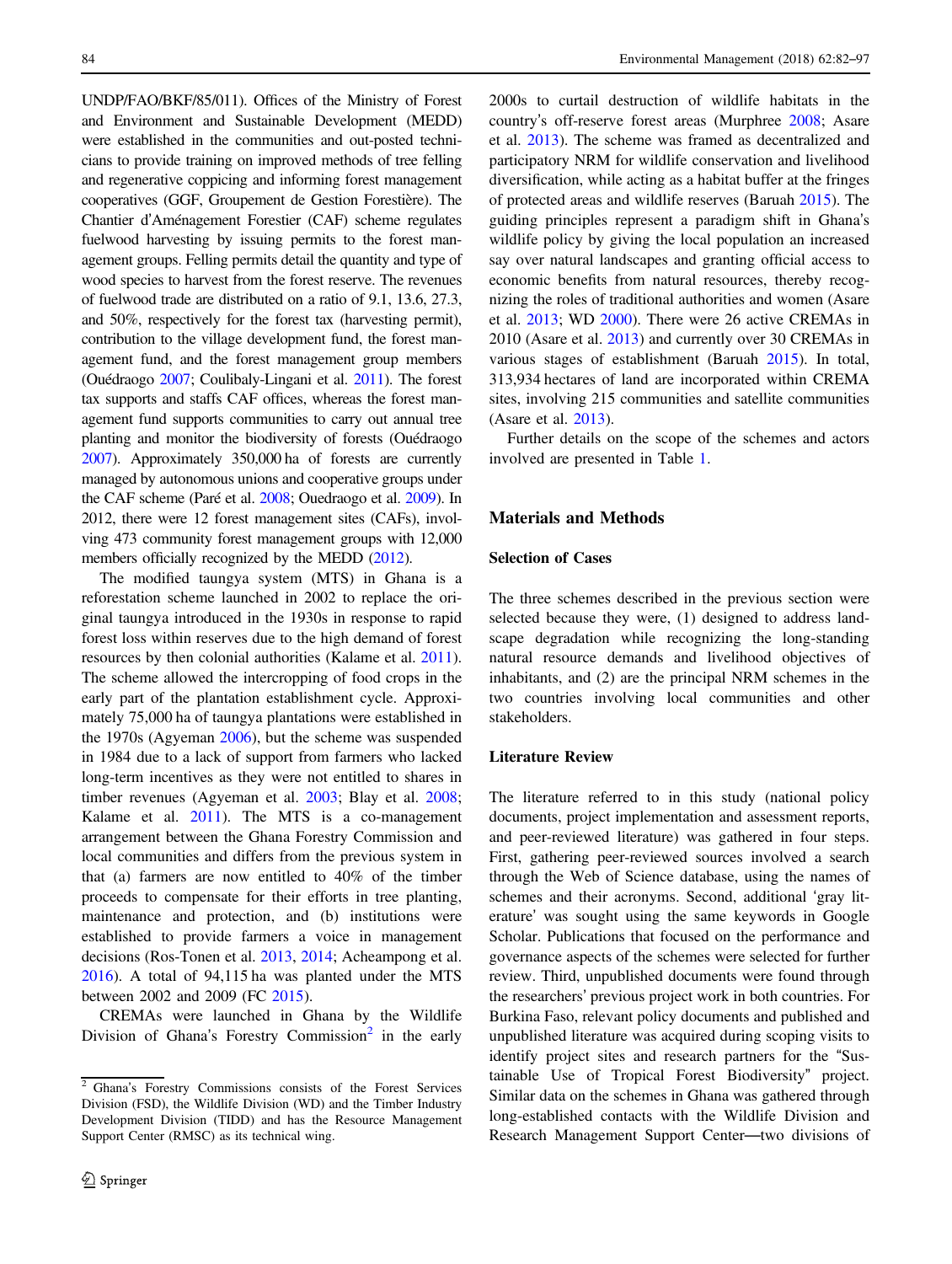<span id="page-4-0"></span>

| Scheme                                                               | Summary                                                                                                                                                                                                   | Actors (individuals and associations)<br>involved                                                                                                                                                                                                                                                                                                                                                                                                                                                                                                                                                                                                                                                                                                                                                                                                                                                                                                            | Management<br>concept                                                                                                                                            | Natural resources<br>managed                                                                                                                           | Scope of land uses<br>concerned                                                                                                                                 | Key references                                                                                                                                          |
|----------------------------------------------------------------------|-----------------------------------------------------------------------------------------------------------------------------------------------------------------------------------------------------------|--------------------------------------------------------------------------------------------------------------------------------------------------------------------------------------------------------------------------------------------------------------------------------------------------------------------------------------------------------------------------------------------------------------------------------------------------------------------------------------------------------------------------------------------------------------------------------------------------------------------------------------------------------------------------------------------------------------------------------------------------------------------------------------------------------------------------------------------------------------------------------------------------------------------------------------------------------------|------------------------------------------------------------------------------------------------------------------------------------------------------------------|--------------------------------------------------------------------------------------------------------------------------------------------------------|-----------------------------------------------------------------------------------------------------------------------------------------------------------------|---------------------------------------------------------------------------------------------------------------------------------------------------------|
| Forestier (CAF),<br>d'Aménagement<br><b>Burkina</b> Faso<br>Chantier | stem deforestation resulting<br>from fuelwood harvesting<br>throughout Burkina Faso<br>management program to<br>and land degradation<br>participatory forest<br>Decentralized and                         | • Local offices of Ministry of environment<br>and forming cooperatives; supporting the<br>• CAF Audit Committee: audit efficacy of<br>CAF technical unit: technical support to<br>controlled wood harvesting and users of<br>• CAF Management Board: administration<br>statutory laws and voluntary regulations<br>activities, technical support and capacity<br>training in sustainable wood harvesting<br>and sustainable development (MEDD):<br>· Forest management group: cooperative<br>• Union of cooperatives that utilize the<br>(financial arm) and monitoring wood<br>extraction and regeneration activities<br>sales, taxes and revenues<br>the quota system on wood volumes<br>of forest sites and enforcement of<br>Management Groups'<br>· External partners: funding CAF<br>of woodcutters responsible for<br>non-timber forest products<br>same forest sites<br>audit committee<br>(technical arm)<br>the Forest<br>harvested,<br>activities | CAF directorate and<br>cooperatives/Forest<br>management units<br>provincial offices,<br>between MEDD's<br>Co-management                                         | controlled annual<br>forest plots with<br>Delimitation of<br>threatened tree<br>Protection and<br>replanting of<br>harvesting<br>rotations.<br>species | 20-25 year rotational<br>each sub-divided for<br>Production forests<br>harvesting                                                                               | (2011), Coulibaly-Lingani<br>Rabdo (2016), Arevalo<br>Sawadogo and Tiveau<br>et al. (2011), Foli and<br>Ouédraogo (2009),<br>Sawadogo (2007),<br>(2016) |
| Taungya System<br>(MTS), Ghana<br>Modified                           | intercropping of food crops<br>Forest restoration program<br>planting and maintenance<br>in degraded forests with<br>farmers engaged in tree<br>and a share in timber<br>and benefitting from<br>revenues | · Forest services division: the FC's district<br>wing of the FC): supports the<br>authorities: providing secure<br>Resource Management Support Center<br>Forestry Commission (FC): supplying<br>the plantation products;<br>seedlings, training and extension;<br>• Administrator of Stool lands and<br>building of CAF technical units<br>• MTS farmers: tree planting and<br>overall supervision; financial<br>implementation of the MTS<br>representation<br>management<br>maintenance<br>marketing<br>(technical<br>traditional                                                                                                                                                                                                                                                                                                                                                                                                                          | Commission), small-<br>with responsibilities<br>and benefits shared<br>local communities<br>between the state<br>scale farmers and<br>Co-management<br>(Forestry | Degraded forest<br>reserves with a<br>restoration<br>focus on                                                                                          | agroforestry systems<br>intercropping with<br>reserves via early<br>transformation of<br>plantation forests<br>degraded forest<br>food crops) to<br>Progressive | Agyeman et al. (2003), Blay<br>(2013, 2014), Acheampong<br>(2011), Ros-Tonen et al.<br>et al. (2008), Kalame<br>(2009), Kalame et al.<br>et al. (2016)  |

 $\underline{\textcircled{\tiny 2}}$  Springer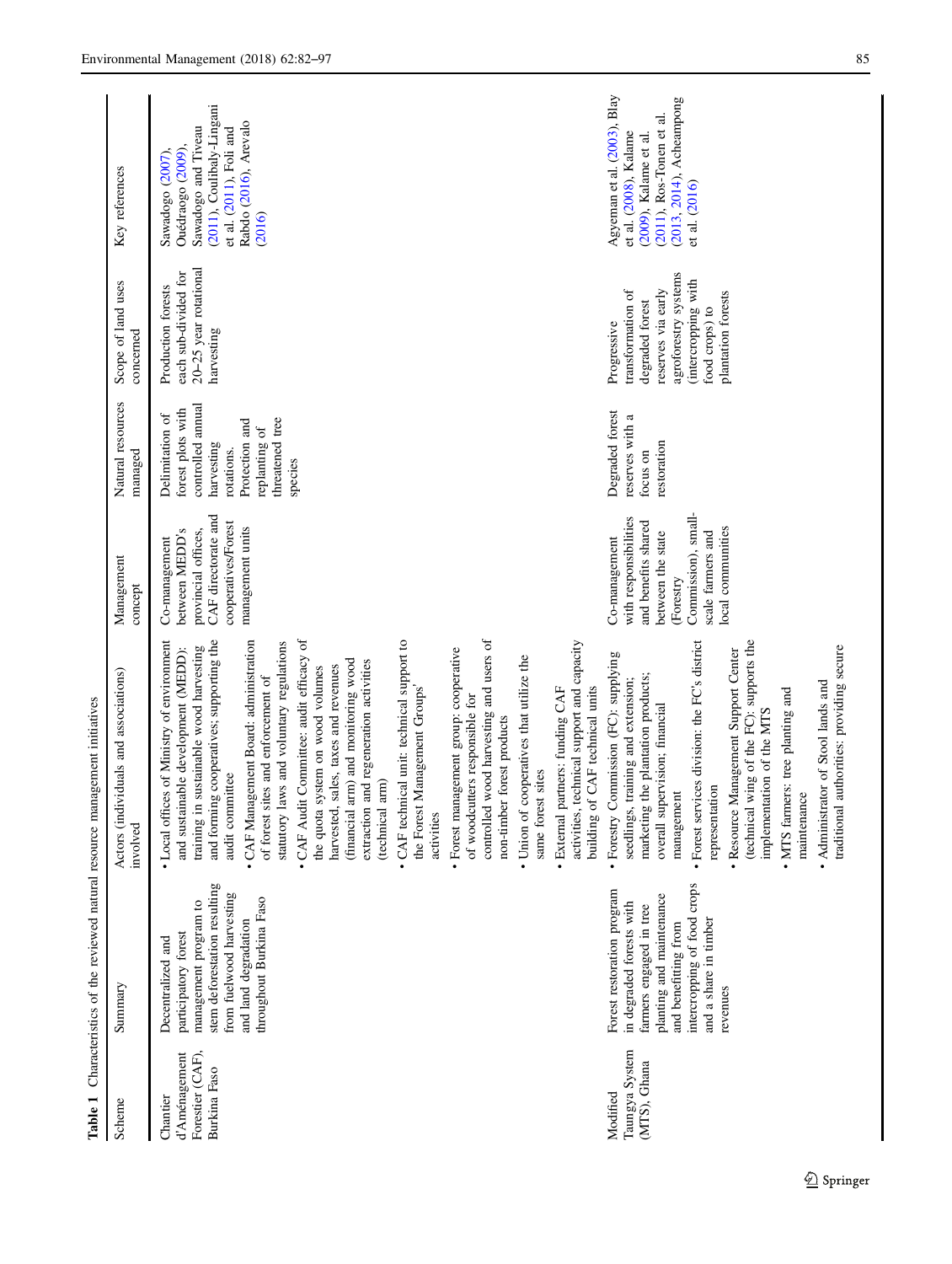| Scheme                                                             | Summary                                                                                                                                                                                                                                          | Actors (individuals and associations)<br>involved                                                                                                                                                                                                                                                                                                                                                                                                                                                                                                                                                                                                                                                                                                                                                                                                                                                                                                                                                                                                      | Management<br>concept      | Natural resources<br>managed                                                                                   | Scope of land uses<br>concerned                                                                                                                                                  | Key references                                                                                                                                                                                                     |
|--------------------------------------------------------------------|--------------------------------------------------------------------------------------------------------------------------------------------------------------------------------------------------------------------------------------------------|--------------------------------------------------------------------------------------------------------------------------------------------------------------------------------------------------------------------------------------------------------------------------------------------------------------------------------------------------------------------------------------------------------------------------------------------------------------------------------------------------------------------------------------------------------------------------------------------------------------------------------------------------------------------------------------------------------------------------------------------------------------------------------------------------------------------------------------------------------------------------------------------------------------------------------------------------------------------------------------------------------------------------------------------------------|----------------------------|----------------------------------------------------------------------------------------------------------------|----------------------------------------------------------------------------------------------------------------------------------------------------------------------------------|--------------------------------------------------------------------------------------------------------------------------------------------------------------------------------------------------------------------|
|                                                                    |                                                                                                                                                                                                                                                  | (Optional:) NGO: developing alternative<br>and uninterrupted access to land in the<br>· Local community: preventing wildfires<br>• (Optional:) Timber company: timber<br>forest area<br>livelihood activities<br>and timber theft<br>marketing<br>degraded                                                                                                                                                                                                                                                                                                                                                                                                                                                                                                                                                                                                                                                                                                                                                                                             |                            |                                                                                                                |                                                                                                                                                                                  |                                                                                                                                                                                                                    |
| management<br>(CREMAS),<br>Community<br>resource<br>Ghana<br>areas | reforms aiming to reconcile<br>CREMAs are part of policy<br>wildlife conservation, rural<br>Wildlife Division with on-<br>areas. Spearheaded by the<br>going devolution to local<br>livelihoods in off-reserve<br>development and<br>communities | · FC (National): enforcement of forest and<br>of Lands and Natural Resources<br>services; formalizing CREMA rules and<br>Management Committee (CRMC) (5-13<br>men and women): decision-making body<br>Division of the FC: catalyst of<br>Administrator of Stool lands: providing<br>(MLNR): registers the CREMA and is<br>· NGOs (e.g., Care International, IUCN,<br>the CREMA, advice and monitoring<br>ARocha): often initiate the CREMA<br>administration and conflict<br>management in off-reserve<br>regulations; issuing wildlife trading<br>· Traditional authorities: involved in<br>process and mobilize communities<br>responsible for sustainable natural<br>· District Assemblies: development<br>communities: engage in CREMA<br>· Forest Services Division: district<br>communities/cluster of<br>· Elected Community Resource<br>for CREMA implementation<br>representation of the FC<br>secure access to land<br>wildlife laws<br>management<br>CREMA<br>activities<br>· Wildlife<br>Ministry<br>CREMA<br>resource<br>permits<br>areas | Adaptive co-<br>management | fringing protected<br>off-reserve areas<br>conservation in<br>and in zones<br>Wildlife and<br>habitat<br>areas | within productive land<br>Integrated local level<br>wildlife conservation<br>timber forest product<br>and timber and non-<br>agriculture, hunting,<br>uses such as<br>extraction | et al. (2012), Robinson et al.<br>Robinson and Sasu (2013),<br>Murphree (2008), Wildlife<br>Division (2000), Nyame<br>Agyare et al. (2015a, b),<br>(2012), Agyare (2013),<br>Asare et al. (2013),<br>Baruah (2015) |

Table 1 continued Table 1 continued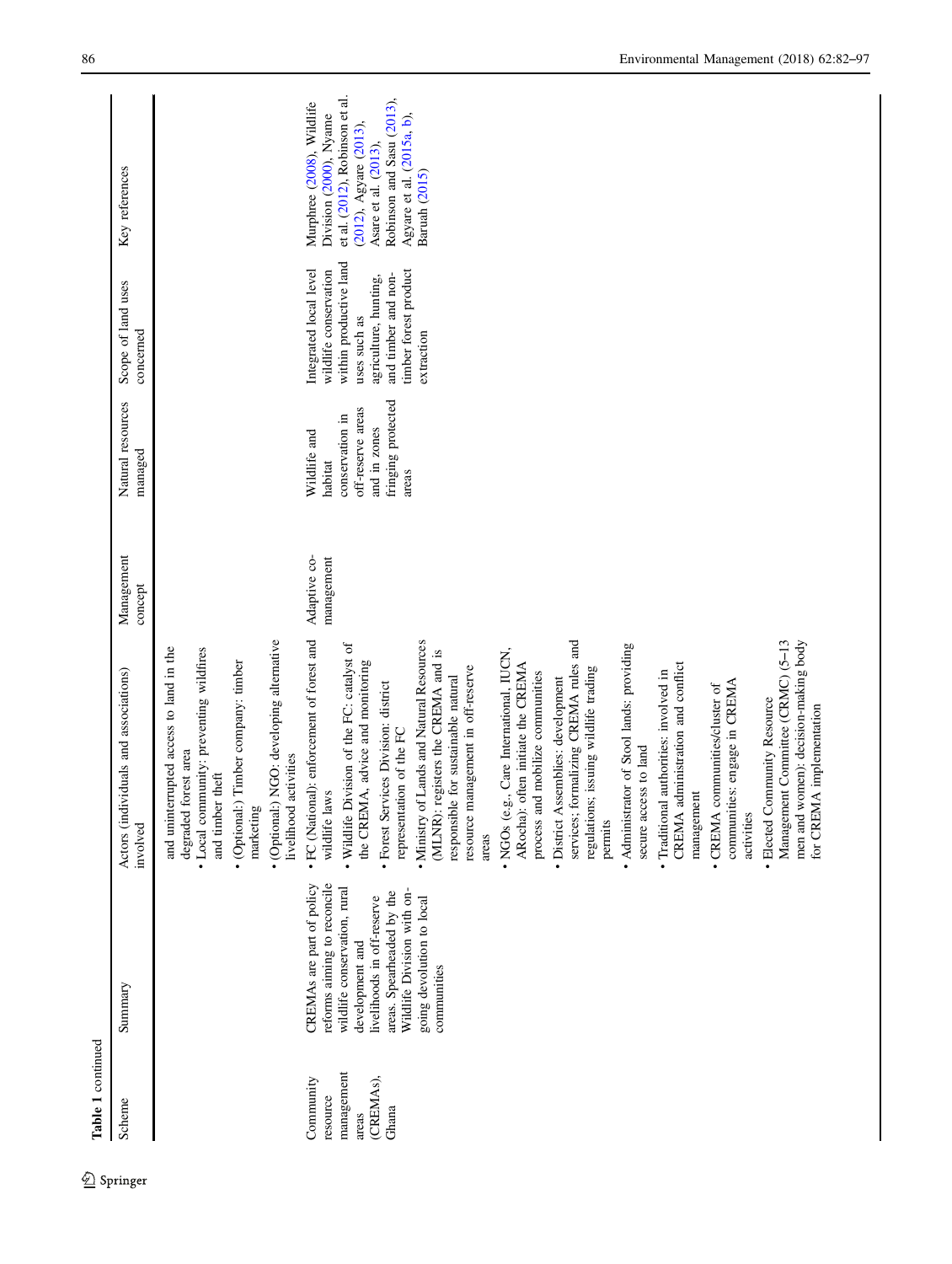| Table 1 continued |         |                                                                                                                                                                                                                                                                                                                                              |                       |         |                                                   |                |  |
|-------------------|---------|----------------------------------------------------------------------------------------------------------------------------------------------------------------------------------------------------------------------------------------------------------------------------------------------------------------------------------------------|-----------------------|---------|---------------------------------------------------|----------------|--|
| Scheme            | Summary | Actors (individuals and associations)<br>involved                                                                                                                                                                                                                                                                                            | Management<br>concept | managed | Natural resources Scope of land uses<br>concerned | Key references |  |
|                   |         | Board (PAMAB): assists in the<br>steering and overseeing daily operations<br><b>CREMA Executive Committee:</b><br>(Optional:) Protected Area Management<br>(Optional:) Ministry of Food and<br>Agriculture (MOFA): agricultural<br>management of protected areas<br>and decision-making<br>training and extension<br>Advisory<br>· Elected ( |                       |         |                                                   |                |  |
|                   |         | responsible for the marketing of timber<br>if a CREMA embarks on logging<br>(Optional:) Timber company:                                                                                                                                                                                                                                      |                       |         |                                                   |                |  |

the Ghana Forestry Commission responsible for the respective schemes. Fourth, bibliographies of source documents were assessed to identify additional articles, reports, and outputs. Key literature on integrated landscape approaches was known to the authors based on a prior review (Reed et al. [2016](#page-15-0)).

#### Analytical Framework

The analytical framework used for this study builds on the authors' past work on design principles for integrated landscape approaches (Sayer et al. [2013;](#page-15-0) Ros-Tonen et al. [2014](#page-15-0)). The key principles used to analyze the extent to which the three schemes align with landscape approaches and the scoring used are presented in Tables [2](#page-7-0) and [3](#page-8-0).

## Results

This section discusses the features of the three NRM schemes along the five design principles highlighted in Table [2.](#page-7-0)

# The CAF

#### Integrated approach

CAF forests are located within multifunctional parkland agroforestry landscapes that highlight historical integration of forests and food production (Gautier et al. [2015;](#page-14-0) Westholm [2016\)](#page-15-0). This stems partly from frequent climate vulnerabilities and resource degradation (soil and land degradation) of the region and the search for food safety nets (Koffi et al. [2016\)](#page-14-0). Productive land uses, principally cereal cropping and agro-pastoralism, are often combined with the harvest, processing and sale of wood and NTFPs, which in turn contribute to food security (Boffa [1999](#page-14-0); Koffi et al. [2016](#page-14-0)). Historical importance of forests is emphasized in customary laws that commonly protect important tree species from felling throughout the country (Coulibaly-Lingani et al. [2011](#page-14-0); Ouédraogo [2009\)](#page-15-0). The CAF itself does not explicitly pursue an integrated approach beyond the demarcated production forests set aside for fuelwood extraction.

#### Adaptive management and continual learning

CAF was implemented as a co-management scheme of forest between locally chosen representatives, a technical arm and statutory bodies—from the Ministry of Environment down to regional, provincial and the CAF technical body at the district level (Sawadogo [2007](#page-15-0); Arevalo [2016\)](#page-13-0). Learning, reciprocity and exchange of information were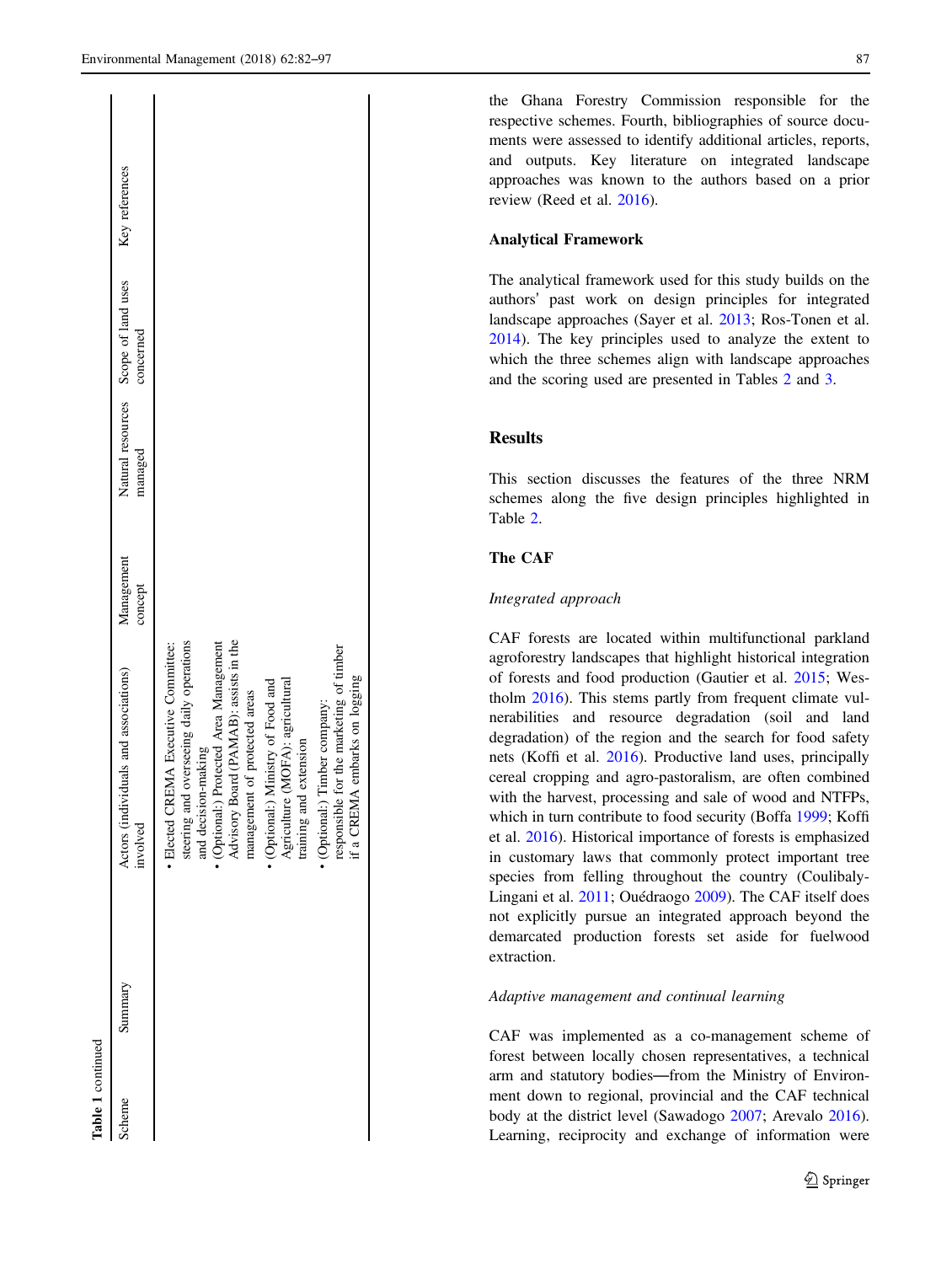<span id="page-7-0"></span>

|                                               | of the three schemes<br>Table 2 Landscape approach principles used for the analysis                                                                                                                                                                                                                                                                                                                                                                                                 |                                                                                                                      |
|-----------------------------------------------|-------------------------------------------------------------------------------------------------------------------------------------------------------------------------------------------------------------------------------------------------------------------------------------------------------------------------------------------------------------------------------------------------------------------------------------------------------------------------------------|----------------------------------------------------------------------------------------------------------------------|
| Principle <sup>a</sup>                        | Elaboration                                                                                                                                                                                                                                                                                                                                                                                                                                                                         | Reference                                                                                                            |
| Integrated approach                           | between land uses, notably those between conservation and economic development objectives of<br>Integrated approaches recognize the need to reconcile multiple land uses and negotiate trade-offs<br>around a natural resource base<br>people and/or communities living in                                                                                                                                                                                                          | Rosenzweig (2010), Sayer et al. (2013), Reed et al. (2016)<br>Folke et al. (2005), Harvey et al. (2008), DeFries and |
| and continual learning<br>Adaptive management | sical and socio-economic dynamics in landscapes and the need to Dietz et al. (2003), Berkes (2009), Armitage (2005), Gupta<br>to adapt management practices as well as underlying assumptions, et al. $(2010)$ , Koffi et al. $(2016)$<br>norms and principles, thereby accepting a diversity of solutions, actors and institutions<br>instill continual learning, willingness<br>This principle acknowledges the phy                                                               |                                                                                                                      |
| Polycentric governance                        | Polycentric governance in the context of landscape approaches recognizes multiple and multilevel<br>centers of decision making, including statutory, customary and hybrid ones                                                                                                                                                                                                                                                                                                      | Phelps et al. (2010), Nagendra and Ostrom (2012), Pahl-<br>Wostl (2015)                                              |
| Multi-stakeholder<br>negotiation              | This concerns the need to involve nearby and distant stakeholders in landscape governance and the<br>understanding that land uses, common goals and trade-offs need to be continuously negotiated                                                                                                                                                                                                                                                                                   | Lebel et al. (2006), Balint et al. (2011), Sayer et al. (2013),<br>Kozar et al. (2014)                               |
| Capacity building                             | In order to enhance the equity of actors in processes of self-organization, innovation, monitoring and<br>evaluations of resource governance, actors need to possess a certain level of know-how and experience<br>collectives and implementers of resource governance activities is a required component to create a level<br>on relevant issues. Capacity building of involved actors, especially local representatives, grassroots<br>playing field during negotiation processes | Fakuda-Parr and Lopes (2013), Eade (2007), Virji et al.<br>(2012), Sayer et al. (2013), Clark et al. (2016)          |
|                                               | <sup>a</sup> Based on Ros-Tonen et al. (2014) synthesized from the ten principles of landscape approaches from Sayer et al. (2013)                                                                                                                                                                                                                                                                                                                                                  |                                                                                                                      |

minimal prior to the scheme becoming autonomous in the early 2000s. In the last decade, learning within the CAF has been implemented through research and donor projects targeting forest technicians who support CAF activities and user groups. The latter are predominantly woodcutters who are targeted with updated knowledge regarding felling techniques and directives from the MEDD and women groups supported in setting up tree nurseries and vegetable gardens (Etongo et al. [2015\)](#page-14-0).

## Polycentric governance

Organizational format of CAF schemes involves a variety of actors (Table [1](#page-4-0)). Forest management groups (GGF) are cooperatives at community level made up of woodcutters autonomously exploiting fuelwood from the demarcated parcels (Coulibaly-Lingani et al. [2011\)](#page-14-0). GGFs utilizing a common CAF parcel (Unité d 'Aménagement Forestier) form Unions of Forest Management Groups (UGGFs or Union des Groupements de Gestion Forestière) (Kabore and Ouedraogo [2000\)](#page-14-0). General administration of the CAF is responsibility of the CAF Management Board (Table [1](#page-4-0)), which ensures compliance with voluntary CAF regulations, laws of the Forestry Service, and national rules governing cooperatives. The Board comprises presidents of individual forest management groups and unions, appointed by the collective bureaus of UGGFs (Kabore and Ouedraogo [2000\)](#page-14-0). The Board, forest management groups and unions receive support from the CAF Audit Committee in administrating fuelwood quotas, sales, taxes and revenues, and from the Technical Unit for technical matters regarding tree felling, rotation, tree cutting methods, and regeneration (Agbor and Tanyi [2015](#page-13-0) ; Foli and Rabdo [2016\)](#page-14-0). Despite the high complexity, CAF governance maintains a hierarchical structure and therefore does not represent an example of polycentric governance.

## Multi-stakeholder negotiation

CAF groups at district level meet periodically in community-level groups (GGFs) and cooperative unions (UGGFs) and both meet with the Audit Committee annually. Technicians frequently meet with village-level GGFs as part of a biodiversity monitoring routine. Provincial and regional MEDD offices also meet annually to evaluate performance of conservation priorities and to renew objectives. UGGFs are invited to attend, but they usually delegate attendance to the CAF technical director who has the capacity to engage in such meetings. Whether the technical director attends depends on availability of resources. There are no dedicated platforms where all actors of the scheme can collectively negotiate conservation objectives and challenges. Local CAF organizations often request intermediaries — from either CAF Technical Units,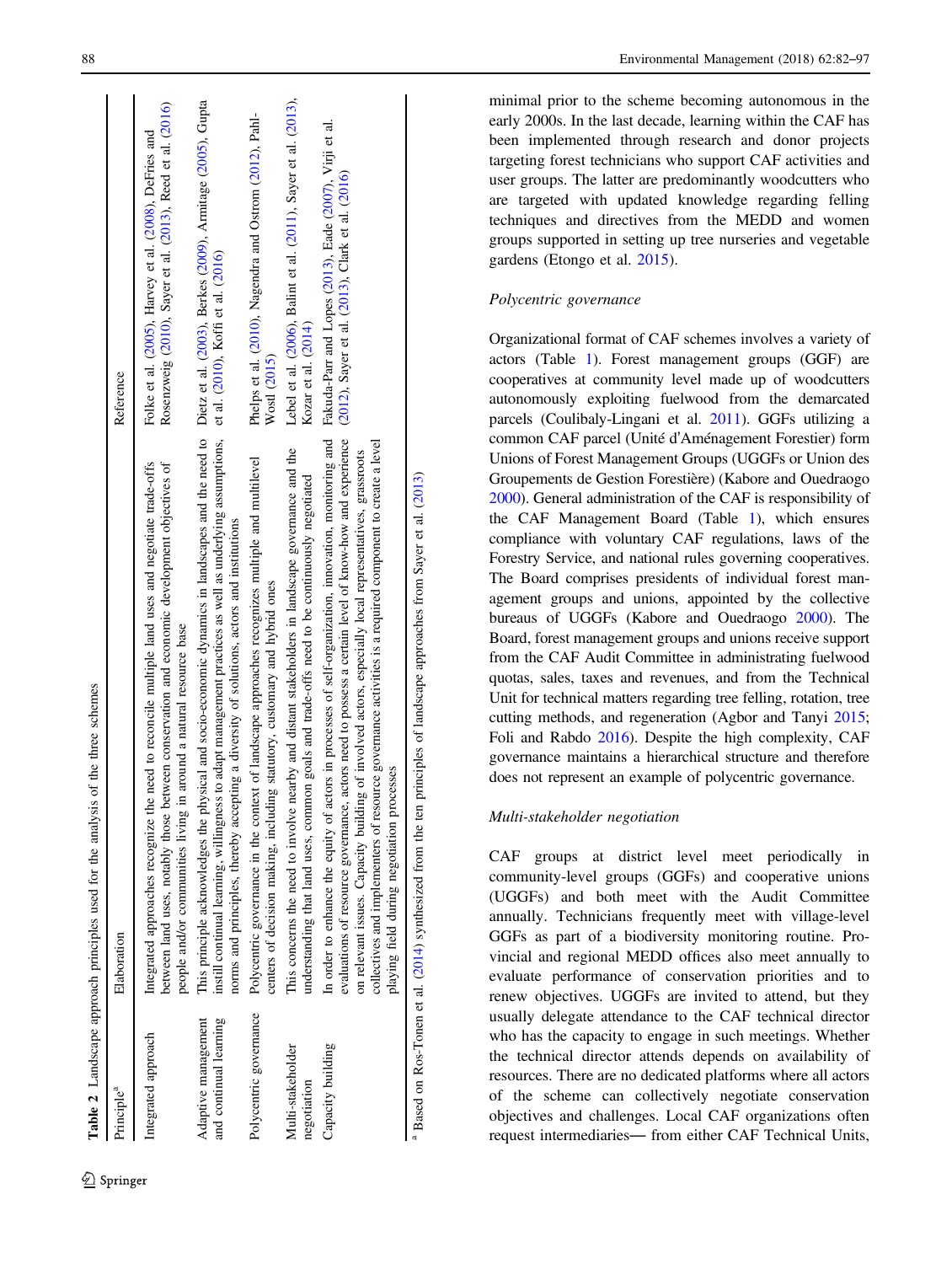<span id="page-8-0"></span>

| Principle<br>Score                                  | Very weak                                                                                      | Weak 2                                                                                          | Moderate 3                                                                                                                    | Strong 4                                                                                                                                                                         | Very strong 5                                                                                                                                |
|-----------------------------------------------------|------------------------------------------------------------------------------------------------|-------------------------------------------------------------------------------------------------|-------------------------------------------------------------------------------------------------------------------------------|----------------------------------------------------------------------------------------------------------------------------------------------------------------------------------|----------------------------------------------------------------------------------------------------------------------------------------------|
| Integrated<br>approach                              | development aims<br>No or hardly any<br>conservation and<br>integration of                     | management focus on<br>Multifunctionality<br>embraced, but<br>one                               | decided in favor of dominant use<br>Multifunctionality embraced;<br>trade-offs acknowledged, but                              | acknowledged and negotiated, but not beyond<br>Multifunctionality embraced; trade-offs<br>the scheme                                                                             | Multifunctionality embraced; trade-<br>offs acknowledged and negotiated<br>with broader set of stakeholders                                  |
| and continual<br>management<br>Adaptive<br>learning | Need to adapt to physical<br>dynamics not/hardly<br>and socio-economic<br>acknowledged         | nprove<br>Single-loop learning <sup>a</sup> :<br>willingness to in<br>daily routines            | Single and double-loop learning:<br>willingness to reframe<br>assumptions                                                     | and values and accept a diversity of solutions,<br>willingness to challenge underlying norms<br>Single, double and triple-loop learning:<br>actors and institutions <sup>b</sup> | evaluation; room for autonomous<br>Triple-loop learning based on<br>participatory monitoring and<br>$change^b$                               |
| governance <sup>c</sup><br>Polycentric              | Single center of decision-<br>making                                                           | joint responsibility for<br>with<br>Co-governance<br>setting the rules                          | decision-making with openness to<br>include non-state actors (civil<br>Multi-level governance and<br>society, private sector) | Networked governance: mechanisms in place<br>for horizontal and vertical interaction between<br>operationally autonomous players                                                 | $\ddot{a}$<br>decision-making involving actors<br>Hybrid governance: interactive<br>different levels and scales<br>(horizontal and vertical) |
| negotiation <sup>d</sup><br>stakeholder<br>Multi-   | change logic; stakeholders<br>setting goals, targets and<br>One actor dominates in<br>informed | place to<br>negotiate land use and<br>production targets, but<br>Mechanisms in p<br>hardly used | Consensus about objectives,<br>options, and targets, but no<br>negotiation of trade-offs                                      | Shared vision on land uses and change logic;<br>limited space to negotiate trade-offs                                                                                            | stakeholders negotiate about trade-<br>offs considered as acceptable<br>Objectives and change logic<br>negotiated based on FPIC°;            |
| building (CB)<br>Capacity                           | Knowledge dissemination                                                                        | considers as "desirable"<br>Is that<br>transferring skill<br>dominant actor<br>CB focuses on    | CB aligns with local knowledge<br>and needs and targets<br>collaborative capacity                                             | CB enhances negotiation skills and inclusive<br>decision-making'                                                                                                                 | CB enhances adaptive capacity and<br>acts as "catalyst of change" <sup>8</sup> , and<br>empowerment                                          |
|                                                     |                                                                                                |                                                                                                 |                                                                                                                               |                                                                                                                                                                                  |                                                                                                                                              |

Table 3 Details used for scoring design principles of a landscape approach

<sup>a</sup> For the distinction between single, double and triple loop learning see Armitage et al. (2008) and Pahl-Wostl (2009) For the distinction between single, double and triple loop learning see Armitage et al. ([2008](#page-13-0)) and Pahl-Wostl ([2009](#page-15-0))

<sup>b</sup> Based on Gupta et al. (2010) Based on Gupta et al. ([2010\)](#page-14-0)

<sup>c</sup> Operationalization based on Paletto et al. (2011) and Nagendra and Ostrom (2012) Operationalization based on Paletto et al. ([2011\)](#page-15-0) and Nagendra and Ostrom [\(2012](#page-15-0))

<sup>d</sup> Operationalization inspired by Sayer et al. (2013) Operationalization inspired by Sayer et al. ([2013\)](#page-15-0)

<sup>e</sup> Free, prior, and informed consent Free, prior, and informed consent

 $^{\rm f}$ Foster-Fishman et al. (2001) Foster-Fishman et al. ([2001](#page-14-0))

<sup>g</sup> Virji et al. (2012) Virji et al. ([2012](#page-15-0))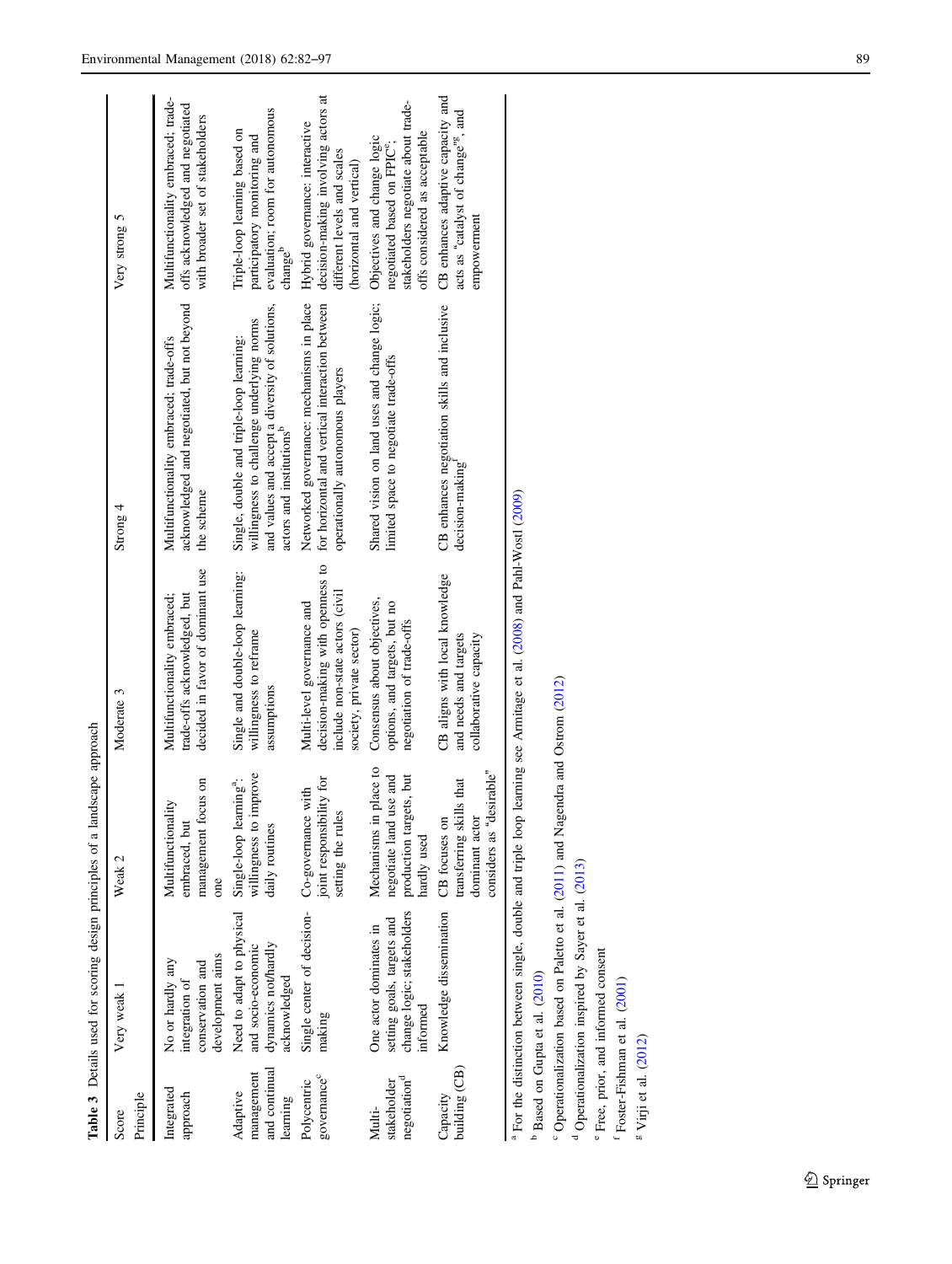NGOs, or research institutions—to negotiate conservation goals to the regional MEDD on their behalf (Westholm [2016\)](#page-15-0). Hence, negotiation structures are in place, but resources to enable local actors to access discussions at regional and national level are frequently lacking, inhibiting their effective involvement in decision-making concerning forest management.

#### Capacity building

Per CAF regulations, technicians receive trainings and refresher conservation education annually, but from record, technicians in the CAF may go for 3 years without receiving new training. The CAF is dependent on external NGO projects for capacity building or trainings on new forest management techniques. There is no explicit focus on capacity building within the CAF beyond the formation of cooperatives and cooperative unions. This limits the capacity of woodcutters and their representatives to negotiate trade-offs of competing land use between them.

## The MTS

#### Integrated approach

The MTS exhibits characteristics of an integrated approach by combining timber production, intercropping of food crops, carbon sequestration and climate change adaptation (Kalame et al. [2011;](#page-14-0) Ros-Tonen et al. [2014;](#page-15-0) Lasco et al. [2014\)](#page-14-0). Income is derived from the sale of food crops, seedling production and re-investment of revenues in petty trade, resulting in increased food security, improved housing and uptake in school attendance among children (Derkyi [2012;](#page-14-0) Insaidoo et al. [2013;](#page-14-0) Ros-Tonen et al. [2014](#page-15-0)). These benefits are however transitory as inter-planting food crops is possible until canopy closure (3 years on average), while long-term timber benefits are subject to risks of theft and wildfire (Ros-Tonen et al. [2014](#page-15-0); Acheampong et al. [2016](#page-13-0)). Measurements of the carbon potential of MTS have been disappointing (Yeboah et al. [2014\)](#page-16-0), but its contribution to climate change adaptation may be promising (Lasco et al. [2014\)](#page-14-0). However, the scheme is still primarily designed to produce timber and, despite an ongoing pilot to introduce shade-tolerant non-timber products<sup>3</sup>, as yet, there is no policy to forge an integrated approach.

#### Adaptive management and continual learning

Learning in the MTS usually refers to training in tree planting and seedling production, mainly organized by the

Forest Services Division in the form of field visits (Insaidoo et al. [2013;](#page-14-0) Ros-Tonen et al. [2013\)](#page-15-0). Learning has seldom been the result of institutionalized reflection and evaluation, hence does not reflect adaptive management. An exception was the relaunch of the MTS in 2002 that, following stakeholder consultations, drew on the mistakes and disappointments of the colonial taungya system. Current discussions about introducing shade-tolerant species as a way to enhance the livelihood benefits of the scheme hint at a collaborative learning process. Overall, however, continual learning has been limited as the MTS was not designed as an adaptive management system (Ros-Tonen et al. [2014](#page-15-0)).

#### Polycentric governance

The MTS was intended to give greater voice to farmers through the Land Allocation and Taungya Management Committee ('the Taungya Committee') (Acheampong et al. [2016](#page-13-0)). This committee is responsible for (i) allocating degraded forest reserve land to MTS farmers, (ii) monitoring performance and ensuring compliance of all parties with the contract, and (iii) instituting sanctions and settling disputes (Agyeman et al. [2003](#page-13-0)). During years of financial support from the African Development Bank (AfDB) to the Community Forest Management Project (between 2002–2010) (which included the MTS), associations or task forces emerged that undertook joint social activities such as alternative livelihood projects; funeral donations to bereaved members; communal labor in pegging and planting; and monitoring theft and fire risks (Ros-Tonen et al. [2013](#page-15-0); Osei-Tutu et al. [2015;](#page-15-0) Acheampong et al. [2016](#page-13-0)). Occasionally, such associations also designed additional local by-laws to guide the implementation of the MTS (Insaidoo et al. [2013](#page-14-0); Ros-Tonen et al. [2013](#page-15-0)). These rules, however, focused on compliance with, and effective implementation of rules established by the Forestry Commission. In practice, the latter sets the rules regarding tree and food-crop choice and specific farming practices that farmers should use (Derkyi [2012;](#page-14-0) Ros-Tonen et al. [2014\)](#page-15-0). The MTS Agreement defined by the Forestry Commission stipulates the rules regarding responsibilities, inputs and benefit-sharing (Agyeman et al. [2003;](#page-13-0) FC [2006\)](#page-14-0). Although the governance structure of MTS encourages links across jurisdictional scales (local authorities, stools, and national government), institutional scales (the constitution, operating rules, by-laws) and spatial scales (from local to national), hybridity and polycentric decision-making within the scheme is hardly recognized. Despite the space for the taungya committees to design locally-specific by-laws, hierarchical governance prevails (Derkyi [2012;](#page-14-0) Ros-Tonen et al. [2014](#page-15-0); Acheampong et al. [2016](#page-13-0)). Furthermore, polycentric governance is hindered by weak local institutions

 $\frac{3}{3}$  See <http://fcghana.org/treefarm/index.php/about-us>, accessed 14 Jan 2017.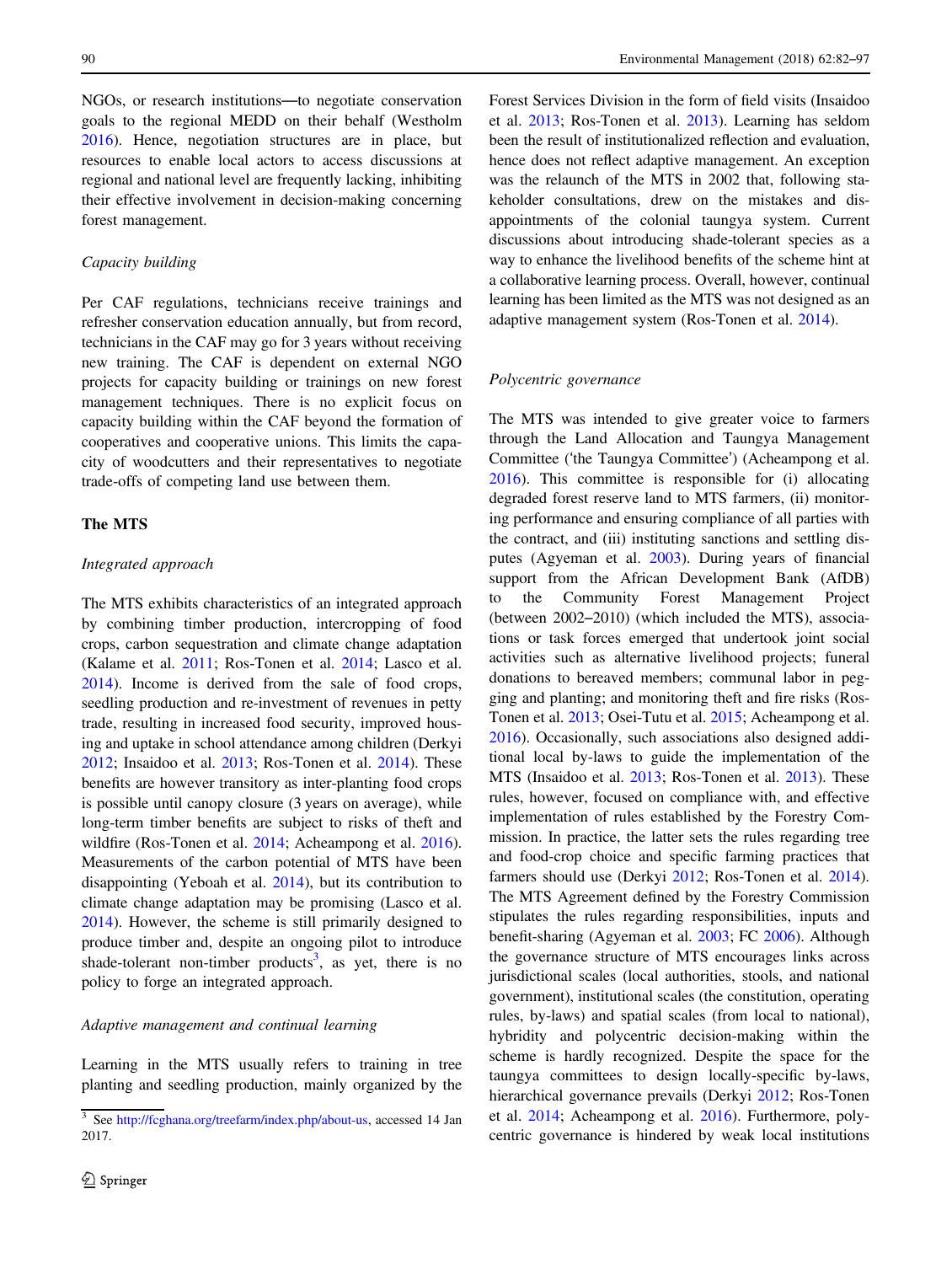being poorly connected to external organizations (Akamani et al. [2015](#page-13-0)).

#### Multi-stakeholder negotiation

After the failure of the colonial taungya system, the World Bank and the Food and Agricultural Organization of the United Nations (FAO) financed a stakeholder consultation in 2001–2002 during which farmers, communities, land owners and NGOs were consulted on the design of the MTS (Ros-Tonen et al. [2014](#page-15-0)). This resulted in a redesign of the scheme with more democratic governance and a benefitsharing arrangement that entitles farmers to 40% of timber proceeds (Marfo [2009\)](#page-14-0). Subsequently, the MTS offers a multi-stakeholder design accommodating the four actor groups outlined in Table [1.](#page-4-0) Broader partnerships with public actors, donors, NGOS and, in some cases, the private sector were formed where the MTS was implemented under the AfDB-financed Community Forest Management Project (Marfo et al. [2012;](#page-14-0) Ros-Tonen et al. [2014](#page-15-0)). However, such partnerships remain dependent on donor funding and space to negotiate the conditions of the scheme or propose a different course remains limited.

#### Capacity building

Capacity building in the MTS encompasses training in seedling production and tree planting, with attention to 'alternative livelihoods' (e.g., small livestock rearing) during the years of AfDB support to the community forest management plan. This type of training focuses on transferring skills rather than enhancing farmers' negotiation capacity and empowerment (Insaidoo et al. [2013;](#page-14-0) Ros-Tonen et al. [2013,](#page-15-0) [2014\)](#page-15-0).

#### **CREMA**

#### Integrated approach

An integrated land-use approach is inherent in CREMA governance: CREMAs attempt to reconcile competing land uses in order to manage trade-offs between human activities and wildlife conservation. Eco-tourism and the exploitation of NTFPs, including wildlife, are popular land uses in this respect, for generating income while (allegedly) preventing the conversion of wildlife habitat into farmland (Agyare et al. [2015a;](#page-13-0) MLNR [2012](#page-15-0)). The CREMA concept further supports climate change mitigation and carbon projects (Asare et al. [2013\)](#page-13-0). Creating conservation awareness ranks high in the objectives and is reflected in appreciation of non-economic values concerning wildlife conservation among members (Robinson and Sasu [2013](#page-15-0)).

#### Adaptive management and continual learning

The CREMA is built on adaptive management principles, with monitoring and evaluation being "recognized as important aspects of its implementation and development (WD [2000,](#page-15-0) p. 10). This involves wildlife, trade and trend monitoring to guide management decisions and interventions (Ibid). Asare et al. [\(2013](#page-13-0)) argue that its democratic governance structure based on traditional beliefs and values enhances community consensus building, decision-making and problem solving hence adaptive management. How adaptive management materializes on the ground is however hardly documented, the exception being action learning process advocated by IUCN (Barrow et al. [2016;](#page-13-0) Baruah et al. [2016](#page-13-0)).

#### Polycentric governance

CREMA embodies a paradigm shift from conventional state-run conservation in restricted forests or wildlife reserves to inclusion of local resource users as lead managers of their natural resources. It explicitly embarks on polycentric governance (Agyare [2013\)](#page-13-0) by integrating statutory (Wildlife Division, MLNR) and customary actors (traditional authorities, the Stool) and through decentralization of authority to district-level authorities and devolution of NRM to local CREMA communities. CREMA structures primarily consists of a Community Resource Management Committee (CRMC) and its Executive Committee. The CRMC comprises volunteering farmers and landholders registered to the CREMA, while the Executive Committee comprises CRMC members willing to stand elected by their peers, with roles rotating on a 3-year basis. Members are responsible for steering and overseeing the daily operations and decision-making within the CREMA (Asare et al. [2013\)](#page-13-0), which includes drawing up and enforcing the constitution and by-laws with support from the Wildlife Division and District Assemblies. The latter are important in establishing CREMA constitutions as they offer legislative support and experience during the formation process (WD [2004a](#page-16-0)). Once the by-laws are recognized by the respective District Assembly, a CREMA is approved by the Wildlife Division and the Ministry of Lands and Forestry (WD [2004a](#page-16-0), b; Nyame et al. [2012;](#page-15-0) Asare et al. [2013\)](#page-13-0). The entire governance process is strongly embedded in local governance and community structures and value systems (Asare et al. [2013\)](#page-13-0). CREMA communities are autonomous in their daily operations; the Wildlife Division and District Assemblies facilitate CREMA communities to set up a constitution and by-laws. The Wildlife Division oversees the CREMA operations and is responsible for renewal of the Certificate of Devolution (WD [2004b](#page-16-0)). The risk of creating new elites (mainly staff of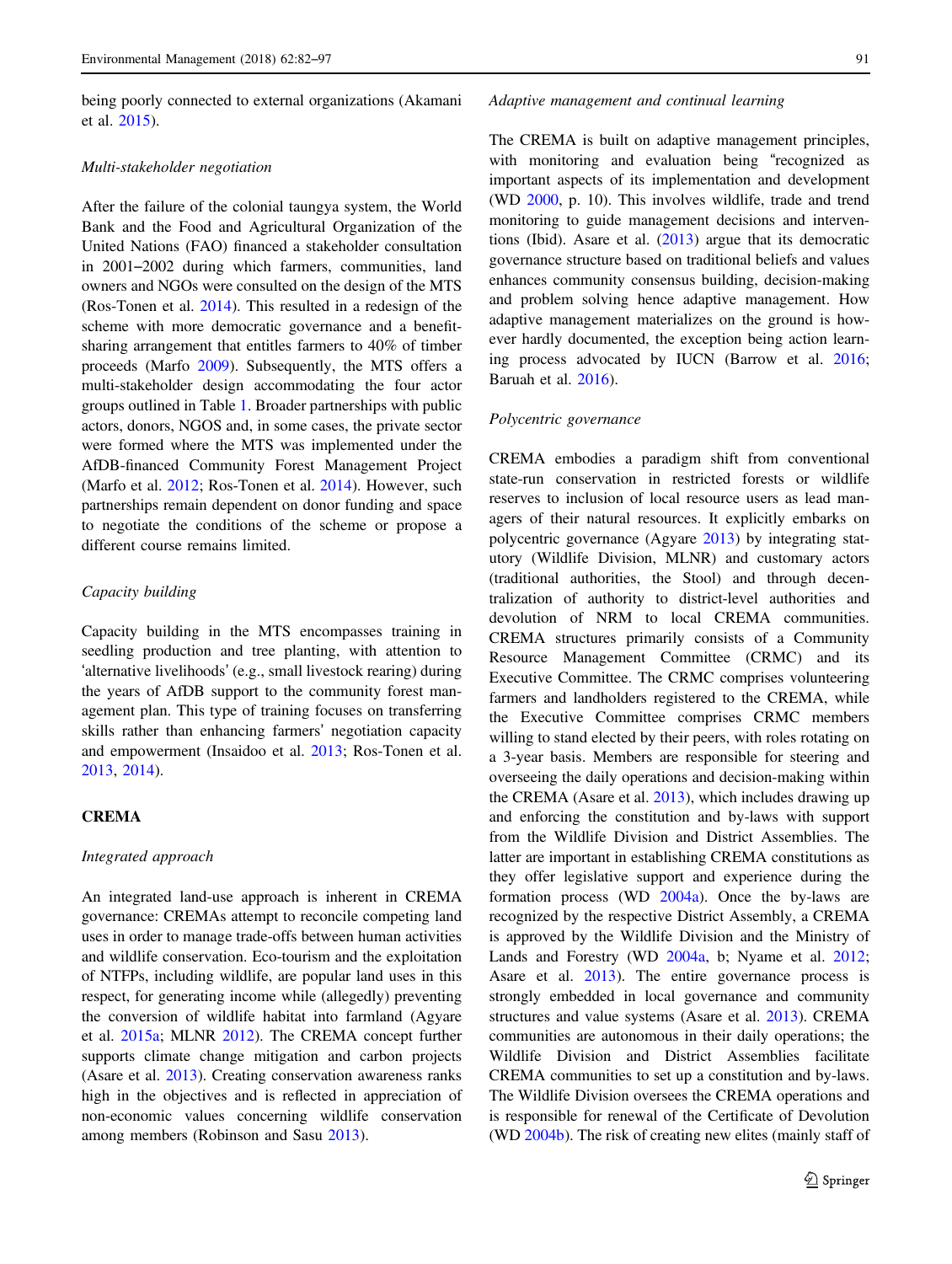externally funded NGOs) with limited accountability toward local interests has been documented (Baruah [2015](#page-13-0)), yet within the same cases, action learning has helped overcome such governance issues (Baruah et al. [2016](#page-13-0)).

#### Multi-stakeholder negotiation

Once power is devolved through the Certificate of Devolution, CREMA communities are autonomous in their negotiation and decision-making regarding resource use and conservation activities. Interactions and negotiations are mainly between local level actors, i.e., smallholders, land owners, the CREMA collective and district governments (Agyare et al. [2015b\)](#page-13-0). When external NGOs are involved (e.g., IUCN), links are often established with other relevant actors such as the Administrator of Stool lands, or multistakeholder forums such as the District Forest Forum or Ghana Forest Watch (Nyame et al. [2012\)](#page-15-0).

#### Stakeholder capacity building

Capacity building comes through internal objectives of the CREMA itself and may involve the assistance of external institutions, e.g., the Tourism Board and NGOs (Eshun [2010\)](#page-14-0). Popular CREMA activities such as eco-tourism enhance the capacity of community members by engaging in administrative and business management ventures.

# Discussion: The Schemes' Alignment with Design Principles for Integrated Landscape Approaches

All three NRM schemes are embedded within mosaic landscapes of continually interacting land uses, whether through agroforestry systems common throughout Burkina Faso, or a mosaic of forest and wildlife reserves with food (cassava, cocoyam, and plantain) and tree crop farming (cocoa and oil palm) in Ghana. All three landscapes are impacted by deforestation, biodiversity loss, climate change, and persistent poverty—solutions to which may be sought via integrated approaches. However, the CREMA is the only scheme explicitly embarking on multifunctionality and addressing trade-offs between conservation and development aims. This highlights the potential for the CREMA as a potential entry point for implementing integrated approaches.

As far as CAF forests are concerned, there are insufficient linkages between NRM and broader development strategies, despite these forests being historically embedded in multiple land-use mosaics of agroforestry, crop production and agro-pastoralism. Burkina Faso's current poverty alleviation plans prioritize agricultural expansion and intensification, which can exert further pressure on forests

and non-agricultural land (Foli and Rabdo [2016](#page-14-0)). Similar pressures are also present in Ghana, where agricultural policies enhance the expansion of tree crops (Ros-Tonen et al. [2015\)](#page-15-0). In order to overcome such pressures the wider land uses within these mosaic landscapes need to be reconsidered as holistic interacting entities. An example of an entry point for greater integration in Burkina Faso is the clustering of land uses within the same jurisdiction as the CAF forests.

In Ghana, current pilots to integrate shade-tolerant NTFPs and food crops in the MTS and plans to further expand this toward off-reserve areas<sup>4</sup> signal an important step forward in reconciling timber interests of the Ghana Forestry Commission with farmers' need for short- and midterm income and food security. Institutionalizing these pilots could facilitate an integrated approach toward landscape restoration.

CAF and MTS have seen changes resulting from past failures (Table [2\)](#page-7-0), but again it is only the CREMA that explicitly embarks on adaptive and negotiated management led by local resource users—both in intention (WD [2000](#page-15-0)) and practice (Baruah et al. [2016](#page-13-0)). The CAF has transitioned from existing as a donor-funded intervention to a selfsustaining resource co-management scheme through revenue generated from fuelwood exploitation. However, there is no reciprocal flow of information or recognized platform where stakeholders can meet to exchange information or discuss the implications of competing land uses and landscape changes. Furthermore, there are insufficient resources allocated for periodic updating of the conservation of NRM capacity of the CAF technical unit. The MTS slowly progresses toward collaborative learning, e.g., through IUCN's action learning approach (Barrow et al. [2016\)](#page-13-0) or the TREEFARMS project led by the Resource Management Support Center of the Forestry Commission. $<sup>5</sup>$  However,</sup> participants in a workshop held in January 2017 acknowledged that 'procedures to change the bureaucracy are slow' (pers. obs.), meaning that adaptive management and continual learning are not yet institutionalized.

The polycentric governance paradigm has grown out of the co-existence of statutory and customary arrangements, and the influence of globalized policies and interests regarding conservation in response to climate change and unprecedented deforestation (Nagendra and Ostrom [2012;](#page-15-0) Wyborn and Bixler [2013\)](#page-16-0). All schemes provide for hybrid governance arrangements to accommodate both traditional authorities and community structures and state authority. The CAF and MTS are however primarily co-management schemes where the state (the MEDD in Burkina Faso or the Ghana Forestry Commission) apply the rules of the game.

<sup>4</sup> See <http://fcghana.org/treefarm/> accessed 3 Feb 2017. <sup>5</sup> See <http://fcghana.org/treefarm/> accessed 3 Feb 2017.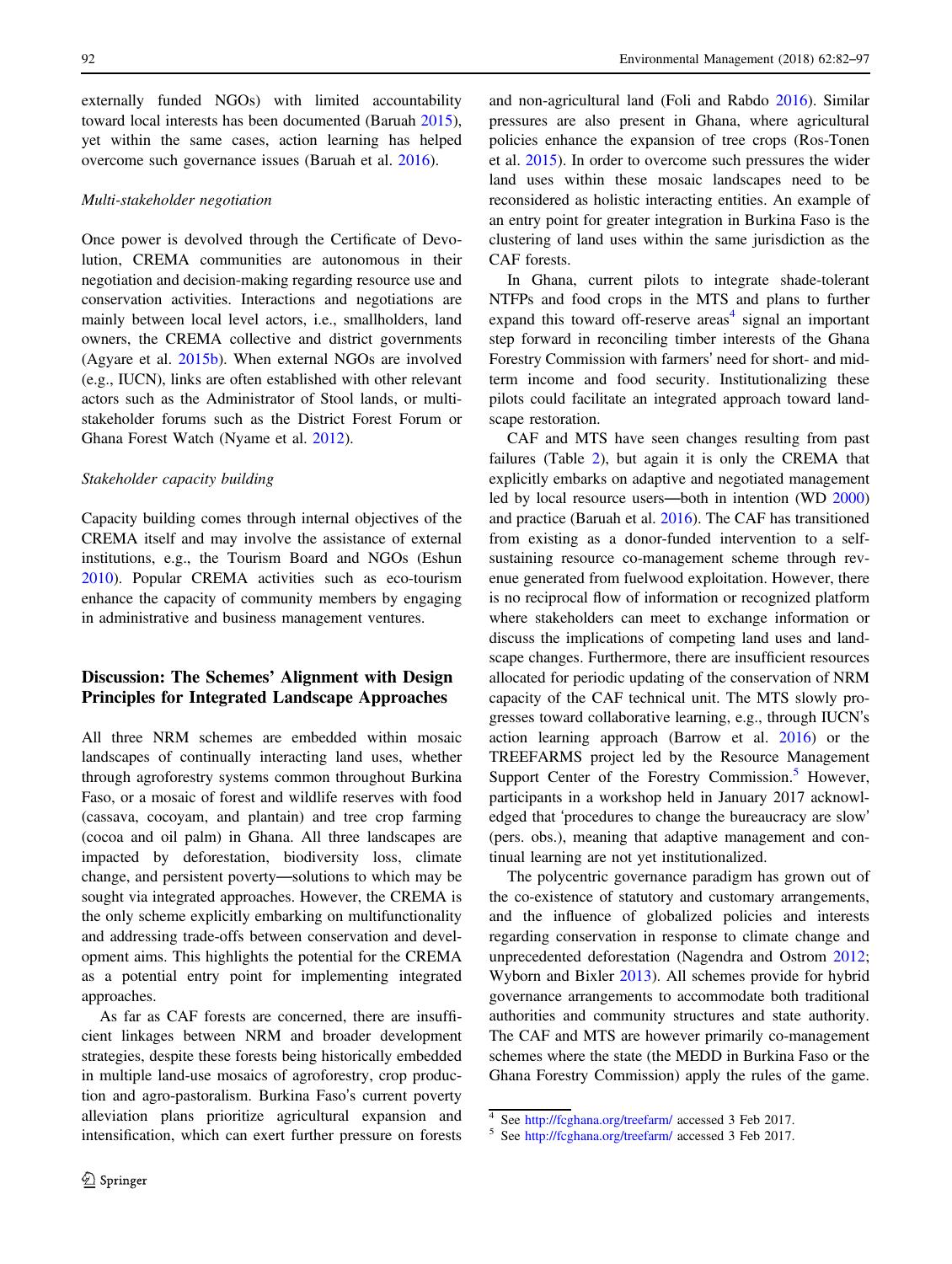CREMA communities are autonomous in their decisions once they receive their certificate of devolution. Strong links exist with other centers of decision-making such as the District Assemblies and the Wildlife Division at national level. International connections are growing with increasing donor funding and technical support from NGOs like the IUCN, while both the MTS and CREMA attracted international interest for their potential to serve as REDD pilot cases (Agidee [2011](#page-13-0); Kalame et al. [2011](#page-14-0); Asare et al. [2013](#page-13-0)).

All schemes are characterized by a multi-stakeholder design, but only the CREMA has institutional arrangements in place that allow for negotiated goals and change logic. The CAF and MTS are characterized by rather rigid decision-making structures in which state organizations have the biggest influence. Although CREMA's institutional design is such that it accommodates negotiations, these are restricted to the local CREMA level. Where national and international NGOs engage in the scheme, links are established with platforms like District Forest Forums and the national-level civil society coalition Forest Watch Ghana (Nyame et al. [2012\)](#page-15-0).

To participate effectively in NRM and respond to landscape dynamics, platforms are needed to exchange knowledge and experiences (Sayer et al. [2016;](#page-15-0) Ros-Tonen et al. [2015\)](#page-15-0). No such platforms are in place in any of the schemes; the CAF and CREMA depend on NGOs for capacity building, and where capacity building occurs in the MTS it is restricted to seedling production and tree planting, rather than targeting improved learning capacity and negotiation skills (Opoku-Boamah and Takayoshi [2011](#page-15-0)). In the same way, assessments of the socio-economic performance of the scheme are scarce (ibid.).

Based on the scoring in Table [3](#page-8-0), Fig. [1](#page-13-0) indicates how these schemes are currently aligned with the principles of landscape approaches. This study did not set out to use the principles as a box-ticking exercise, but to identify the strengths and weaknesses when the schemes are considered as entry points for landscape approaches.

#### **Conclusion**

This paper explored whether, and how, three NRM initiatives in Ghana and Burkina Faso that integrate landscape and livelihood objectives of local populations can provide entry points for the implementation of integrated landscape approaches. We explored this potential by analyzing the extent to which the three schemes—the CAF in Burkina Faso, the MTS and CREMA in Ghana—align with some key design principles for integrated landscape approaches. Based on the analysis, the CREMA approach in Ghana provides the most promising entry point for implementing a landscape approach and shows how such an approach could be operationalized. However, its scale and multilevel connectedness may be too limited to guarantee effective landscape governance beyond the CREMA territory and would require up- or side-scaling, e.g., by linking several CRE-MAs to increase the scale of operation or by linking the CREMA to broader stakeholder coalitions (Nyame et al. [2012](#page-15-0)).

Inversely, based on their scale, the CAF and MTS represent potential integrated landscape approaches in which different and often competing land uses are interacting with one another. These interactions, as we have shown, are either through the fluid movement of actors across land uses in fulfilling livelihood objectives (CAF) or through the inherent re-design of the scheme to enable farmers to benefit from resource management efforts (the MTS).

Improving the interconnectedness of land uses in the CAF requires platforms of collective deliberation on issues of rural development, resource governance and climate change in which different land users are represented. This will reflect the reality of how rural actors utilize and preserve natural resources on the ground.

A lack of long-term funding and economic incentives threaten the durability of the MTS, while hierarchical governance arrangements impede a genuine transformation toward collaborative decision-making, power sharing and institutional diversity (Ros-Tonen et al. [2014\)](#page-15-0). Only if the lessons from collaborative learning processes such as in the TREEFARMS project are internalized and rolled out, are there prospects for evolving into an adaptive and learning scheme that is open to integrated and multi-stakeholder approaches at the landscape level.

Concrete monitoring and evaluation mechanisms are key features missing from all three schemes. Monitoring contributes to identifying weaknesses within NRM schemes through evaluation of their biodiversity, economic sustainability, and social relevance (Lovell and Johnston [2009\)](#page-14-0). The importance of monitoring has further relevance since all of three schemes have been established as a response to failure of past conservation strategies. A landscape approach to NRM includes a continual learning and adaptive management cycle that enables actors to respond to changes in the natural resource base (Sayer et al. [2013\)](#page-15-0).

The types of knowledge deemed relevant in NRM schemes can influence the level of involvement of local user groups who often possess locally specific knowledge (Clark et al. [2016\)](#page-14-0). Often, state forestry and land-use planning institutions conduct conservation programs based on universal scientific knowledge. Only the CREMA initiative in Ghana explicitly mentions the importance of local knowledge and practices for the conservation and sustainable use of natural resources. In this respect, we argue for platforms of knowledge exchange between different knowledge systems and governance levels (c.f. Ros-Tonen et al. [2015\)](#page-15-0).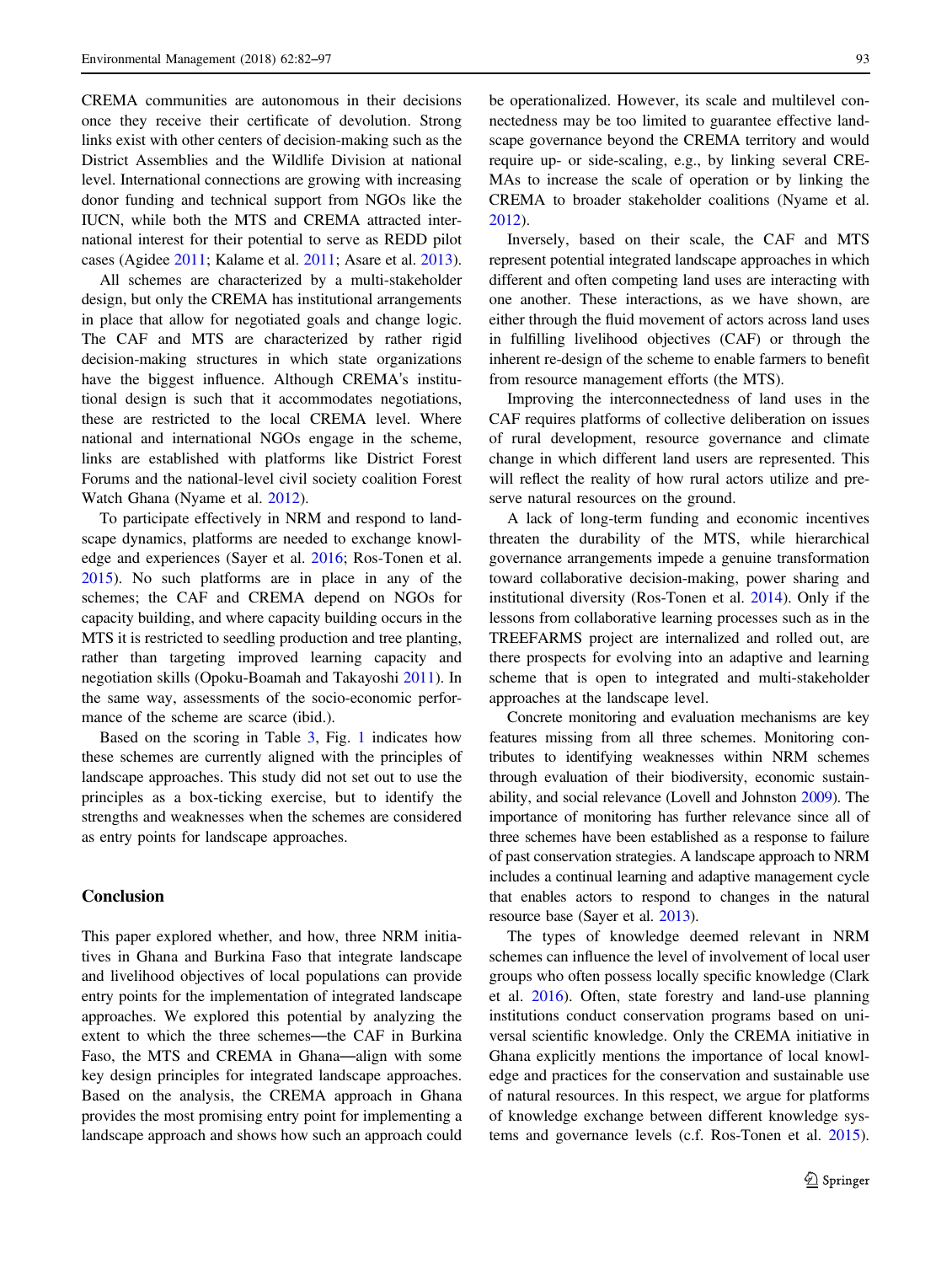<span id="page-13-0"></span>

Fig. 1 Alignment of the NRM schemes with principles for integrated landscape approaches

Such platforms can act as catalyzers by providing "an arena for knowledge co-production, trust building, sense making, learning, vertical and horizontal collaboration and conflict resolution" (Berkes 2009, p. 1695). Accommodating such platforms requires organizational and institutional flexibility to provide space for informal knowledge brokering, experimental learning, and iterative approaches. This flexibility seems to be the greatest challenge, although the CREMA approach in Ghana provides glimmers of hope.

Acknowledgements Financial support from the Center for International Forestry Research (CIFOR) under the framework of the Conservation and Sustainable use of Tropical Forest Biodiversity program financed by the United States Agency for International Development (USAID) and from the Applied Research Fund of WOTRO Science for Global Development (Project W 08.270.324) for the "TREE-FARMS" project is gratefully acknowledged. The authors are additionally grateful to colleagues in Burkina Faso, Ghana and Indonesia who provided relevant comments and contributions to this paper. The authors thank two anonymous reviewers for their constructive comments to an earlier version of this paper.

#### Compliance with Ethical Standards

Conflict of Interest The authors declare that they have no conflict of interest.

Open Access This article is distributed under the terms of the Creative Commons Attribution 4.0 International License [\(http://crea](http://creativecommons.org/licenses/by/4.0/) [tivecommons.org/licenses/by/4.0/](http://creativecommons.org/licenses/by/4.0/)), which permits unrestricted use, distribution, and reproduction in any medium, provided you give appropriate credit to the original author(s) and the source, provide a link to the Creative Commons license, and indicate if changes were made.

## References

- Acheampong E, Insaidoo TF, Ros-Tonen MAF (2016) Management of Ghana's modified taungya system: challenges and strategies for improvement. Agrofor Syst 90:659–674
- Agbor T, Tanyi F (2015) Sustainability of community forest management in Burkina Faso: the Case of CAF Cassou. Master Thesis. University of Helsinki
- Agidee Y (2011) Forest carbon in Ghana: spotlight on community resource management areas. Forest Trends, Washington, DC
- Agyare AK (2013) Polycentric governance and social-ecological performance of community resource management areas in Ghana. PhD Dissertation, University of Victoria [https://dspace.](https://dspace.library.uvic.�ca/handle/1828/4930?show=full) [library.uvic.ca/handle/1828/4930?show](https://dspace.library.uvic.�ca/handle/1828/4930?show=full)=full. Accessed 15 Jul 2016
- Agyare AK, Murray G, Dearden P, Rollins R (2015a) Conservation in context: variability in desired and perceived outcomes of community based natural resources governance in Ghana. Soc Nat Resour 28(9):975–994
- Agyare AK, Murray G, Dearden P, Rollins R (2015b) Understanding inter-community performance assessments in community-based resource management at Avu Lagoon, Ghana. Environ Dev Sustain 17:1493–1508
- Agyeman V, Marfo K, Kasanga K, Danso E, Asare A, Yeboah O, Agyeman F (2003) Revising the taungya plantation system: new revenue-sharing proposals from Ghana. Unasylva 54:40–43
- Agyeman V (2006) Promoting smallholder plantations in Ghana. Arborvitae 31:6
- Akamani K, Wilson PI, Hall TE (2015) Barriers to collaborative forest management and implications for building the resilience of forestdependent communities in the Ashanti region of Ghana. J Environ Manage 151:11–21
- Appiah M, Blay D, Damnyag L, Dwomoh FK, Pappinen A, Luukkanen O (2009) Dependence on forest resources and tropical deforestation in Ghana. Environ Dev Sustain 11:471–487
- Arbonnier M (2004) Trees, shrubs and lianas of West African dry zones. CIRAD, Margraf Publishers GMBH, MNHN, Paris
- Arevalo J (2016) Improving woodfuel governance in Burkina Faso: the experts' assessment. Renew Sustain Energy Rev 57:1398–1408
- Armitage D (2005) Adaptive capacity and community-based natural resource management. Environ Manage 6:703–715
- Armitage D, Marschke M, Plummer R (2008) Adaptive co-management and the paradox of learning. Glob Environ Change 18:86–98
- Asare RA, Kyei A, Mason JJ (2013) The community resource management area mechanism: a strategy to manage African forest resources for REDD+. Philos Trans R Soc B 368:20120311
- Balint PJ, Stewart RE, Desai A, Walters LC (2011) Wicked environmental problems: managing uncertainty and conflict. Island Press, Washington/Covelo/London
- Barrow E, Walters G, Nakangu B, Bobtoya S, Cruz R, Kutegeka S, Angu Angu K, Savadogo M. (2016) RFGI Handbook II: implementing improved natural resource governance in practice: an action learning handbook for Sub-Saharan Africa. Responsive Forest Governance Initiative Working Paper No. 35. IUCN, University of Illinois, and the Council for the Development of Social Science Research in Africa. CODESRIA, Dakar
- Baruah M (2015) Effect of institutional choices on representation in a community resource management area in Ghana. RFGI Working Paper 22. CODESRIA, Dakar. [https://sdep.earth.illinois.edu/](https://sdep.earth.illinois.edu/files/RFGI_Working_Papers/RFGI%2022_Baruah.pdf)files/ [RFGI\\_Working\\_Papers/RFGI%2022\\_Baruah.pdf](https://sdep.earth.illinois.edu/files/RFGI_Working_Papers/RFGI%2022_Baruah.pdf) Accessed 3 Feb 2017
- Baruah M, Bobtoya S, Mbile P, Walters G (2016) Governance of restoration and institutions: working with Ghana's community resource management areas. World Dev Perspect 3:38–41
- Bele MY, Sonwa DJ, Tiani A-M (2015) Adapting the Congo Basin forests management to climate change: linkages among biodiversity, forest loss, and human well-being. For Policy Econ 50:1–10
- Benhin JK, Barbier EB (2004) Structural adjustment programme, deforestation and biodiversity loss in Ghana. Environ Resour Econ 27:337–366
- Berkes F (2009) Evolution of co-management: role of knowledge generation, bridging organizations and social learning. J Environ Manage 90:1692–1702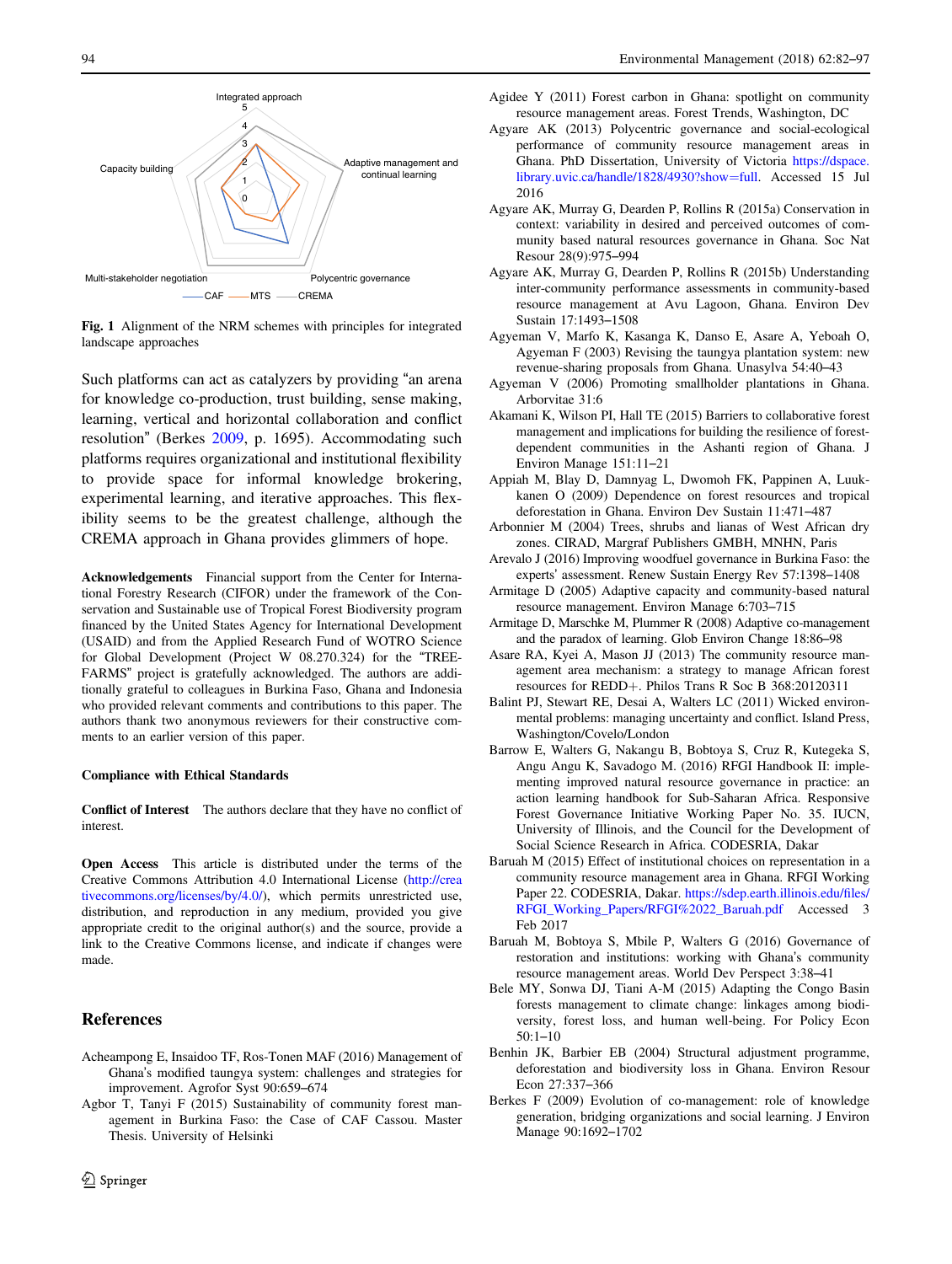- <span id="page-14-0"></span>Blay D, Appiah M, Damnyag L, Dwomoh FK, Luukkanen O, Pappinen A (2008) Involving local farmers in rehabilitation of degraded tropical forests: some lessons from Ghana. Environ Dev Sustain 10:503–518
- Boffa J-M (1999) Agroforestry Parklands in Sub-Saharan Africa. FAO Conservation Guide 34, December 1999. Agrofor Syst 50:169–170
- Chia EL, Sufo RK (2016) A situational analysis of Cameroon's technical operation units (TOUs) in the context of the landscape approach: critical issues and perspectives. Environ Dev Sustain 18:951–964
- Clark WC, Van Kerkhoff L, Lebel L, Gallopin GC (2016) Crafting usable knowledge for sustainable development. PNAS 113 (17):4570–4578
- Coulibaly-Lingani P, Savadogo P, Tigabu M, Oden P (2011) Decentralization and community forest management in Burkina Faso: constraints and challenges. Int For Rev 13:476–486
- DeFries R, Rosenzweig C (2010) Toward a whole-landscape approach for sustainable land use in the tropics. PNAS 107(46):19627–19632
- Derkyi MAA (2012) Fighting over forest. Interactive governance of conflicts over forest and tree resources in Ghana's high forest zone. African Studies Centre, Leiden
- Dietz T, Ostrom E, Stern PC (2003) The struggle to govern the commons. Science 302:1907–1912
- Eade D (2007) Capacity building: who builds whose capacity? Dev Pract 17(4):630–639
- Eshun G (2010) Ecotourism development in Ghana: a postcolonial study with focus on Boabeng-Fiema Monkey Sanctuary and Kakum National Park. PhD thesis, University of Leicester
- Etongo D, Djenontin INS, Kanninen M, Fobissie K (2015) Smallholders' tree planting activity in the Ziro Province, Southern Burkina Faso: impacts on livelihood and policy implications. Forests 6:2655–2677
- Fakuda-Parr S, Lopes C (2013) Capacity for development: new solutions to old problems. Routledge, London
- FAO (2015) Global forest resources assessment 2015. Food and Agriculture Organization of the United Nations, Rome
- Forestry Commission (FC) (2006) National forest plantation development programme: the modified taungya system. Forestry Commission, Government of Ghana, Accra, Ghana
- Forestry Commission (FC) (2015) National forest plantation development programme 2015 annual report. [http://www.fcghana.org/](http://www.fcghana.org/userfiles/files/Plantation%20Annual%20Report/2015%20ANNUAL%20REPORT%20(2).pdf) userfiles/fi[les/Plantation%20Annual%20Report/2015%](http://www.fcghana.org/userfiles/files/Plantation%20Annual%20Report/2015%20ANNUAL%20REPORT%20(2).pdf) [20ANNUAL%20REPORT%20\(2\).pdf](http://www.fcghana.org/userfiles/files/Plantation%20Annual%20Report/2015%20ANNUAL%20REPORT%20(2).pdf). Accessed 3 Feb 2017
- Foli S, Rabdo A (2016) Drivers and outcomes of changing land use in parkland agroforestry systems of central Burkina Faso. In: Deakin EL, Sunderland TCH, Kshatriya M (eds) Agrarian change in tropical landscapes. CIFOR, Bogor, pp 269–299
- Folke C, Hahn T, Olsson P, Norberg J (2005) Adaptive governance of social-ecological systems. Annu Rev Environ Resour 30:441–473
- Foster-Fishman PG, Berkowitz SL, Lounsbury DW, Jacobson S, Allen NA (2001) Building collaborative capacity in community coalitions: a review and integrative framework. Am J Commun Psychol 29(2):241–261
- Gautier D, Garcia C, Negi S, Wardell DA (2015) The limits and failures of existing forest governance standards in semi-arid contexts. Int For Rev 17:114–126
- Gupta J, Termeer C, Klostermann J, Meijerink S, Van den Brink M, Jong P, Nooteboom S, Bergsma E (2010) The adaptive capacity wheel: a method to assess the inherent characteristics of institutions to enable the adaptive capacity of society. Environ Sci Policy 13:459–471
- Hart AK, Milder JC, Estrada-Carmona N, DeClerck FAJ, Harvey CA, Dobie P (2014) Integrated landscape initiatives in practice: assessing experiences from 191 landscapes in Africa and Latin America. In: Minang PA, van Noordwijk M, Freeman OE, Mbow C, de Leeuw J, Catacutan D (eds) Climate-smart landscapes:

multifunctionality in practice. World Agroforestry Centre (ICRAF), Nairobi, pp 89–101

- Harvey CA, Komar O, Chazdon R, Ferguson BG, Finegan B, Griffith DM, Martínez-Ramos R, Morales H, Nigh R, Soto-Pinto L, Van Breugel M, Wishnie M (2008) Integrating agricultural landscapes with biodiversity conservation in the Mesoamerican hotspot. Conserv Biol 22(1):8–15
- Hilson G (2012) The environmental impact of small-scale gold mining in Ghana: identifying problems and possible solutions. Geogr J 168(1):57–72
- Ickowitz A, Powell B, Salim MA, Sunderland TCH (2014) Dietary quality and tree cover in Africa. Glob Environ Change 24:287–294
- Insaidoo TF, Ros-Tonen MA, Acheampong E (2013) On-farm tree planting in Ghana's high forest zone: The need to consider carbon payments. In: Rival L, Muradian R (eds) Governing the Provision of Ecosystem Services. vol 4. Springer, pp 437–463
- Kabore C, Ouedraogo K (2000) Case study 1: the Nazinon reserved forest (Burkina Faso). In: Bellfontaine R, Gaston A, Petrucci Y (eds) Management of natural forests of dry tropical zones. FAO Conservation Guide 32. FAO, Rome, pp 225–242
- Kalame FB (2009) The modified taungya system in Ghana's transitional zone. In: van Bodegom AJ, Savenije H, Wit M (eds) Forests and Climate Change: adaptation and mitigation. Tropenbos International, Wageningen, The Netherlands
- Kalame FB, Aidoo R, Nkem J, Ajayie OC, Kanninen M, Luukkanen O, Idinoba M (2011) Modified taungya system in Ghana: a win–win practice for forestry and adaptation to climate change? Environ Sci Policy 14:519–530
- Koffi CK, Djoudi H, Gautier D (2016) Landscape diversity and associated coping strategies during food shortage periods: evidence from the Sudano-Sahelian region of Burkina Faso. Reg Environ Change 16:1–12
- Kozar R, Buck L, Barrow EG, Sunderland TCH, Catacutan DE, Planicka C, Hart AK, Willemen L (2014) Toward viable landscape governance systems: what works? EcoAgriculture Partners, on behalf of the Landscapes for People, Food, and Nature Initiative, Washington, DC
- Ky-Dembele C, Tigabu M, Bayala J, Ouédraogo SJ, Odén PC (2007) The relative importance of different regeneration mechanisms in a selectively cut savanna-woodland in Burkina Faso, West Africa. For Ecol Manage 243:28–38
- Lasco RD, Delfino RJP, Espaldon MLO (2014) Agroforestry systems: helping smallholders adapt to climate risks while mitigating climate change. WIREs Clim Change 5:825–833
- Lebel L, Anderies JM, Campbell B, Folke C, Hatfield-Dodds S, Hughes TP, Wilson J (2006) Governance and the capacity to manage resilience in regional social-ecological systems. Ecol Soc 1:11
- Lovell ST, Johnston DM (2009) Designing landscapes for performance based on emerging principles in landscape ecology. Ecol Soc 14:44
- Mantyka-Pringle CS, Visconti P, Di Marco M, Martin TG, Rondinini C, Rhodes JR (2015) Climate change modifies risk of global biodiversity loss due to land-cover change. Biol Conserv 187:103–111
- Marfo E (2009) Security of tenure and community benefits under collaborative forest management arrangements in Ghana: a country report. CSIR-INSTI, Accra
- Marfo E, Acheampong E, Opuni-Frimpong E (2012) Fractured tenure, unaccountable authority, and benefit capture: constraints to improving community benefits under climate change mitigation schemes in Ghana. Conserv Soc 10:161
- Ministry of the Environment and Sustainable Development (MEDD) (2012) Readiness preparation plan for REDD (R-PP—Burkina Faso). [https://www.forestcarbonpartnership.org/sites/forestca](https://www.forestcarbonpartnership.org/sites/forestcarbonpartnership.org/files/Documents/PDF/June2012/R-PP%20Burkina%20English-%20FINAL%20June%202012.pdf) rbonpartnership.org/fi[les/Documents/PDF/June2012/R-PP%](https://www.forestcarbonpartnership.org/sites/forestcarbonpartnership.org/files/Documents/PDF/June2012/R-PP%20Burkina%20English-%20FINAL%20June%202012.pdf)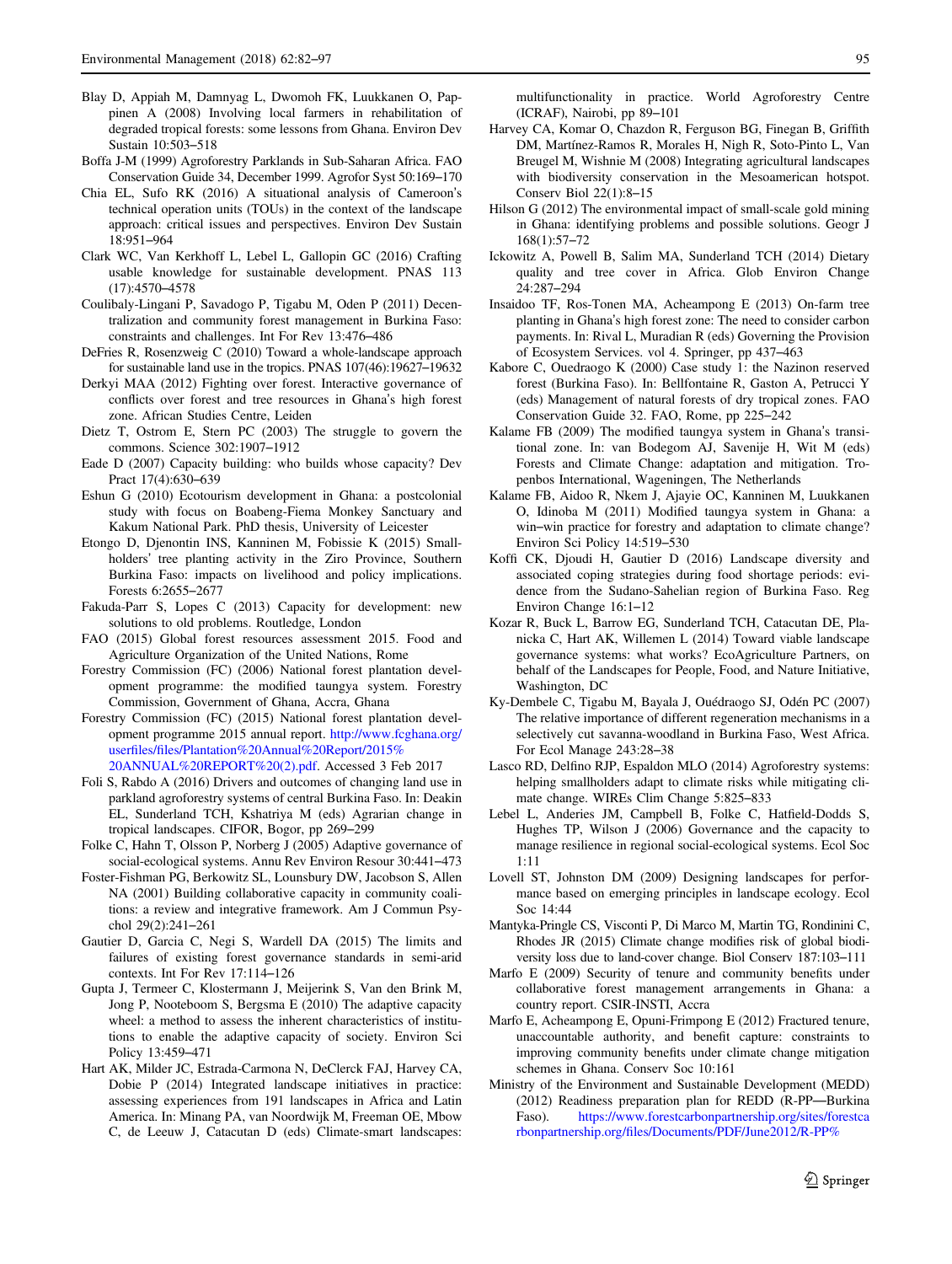<span id="page-15-0"></span>[20Burkina%20English-%20FINAL%20June%202012.pdf](https://www.forestcarbonpartnership.org/sites/forestcarbonpartnership.org/files/Documents/PDF/June2012/R-PP%20Burkina%20English-%20FINAL%20June%202012.pdf). Accessed 3 Feb 2017

- MLNR (Ministry of Lands and Natural Resources) (2012) Ghana forest and wildlife policy. Ministry of Lands and Natural Resources, Accra. [https://s3.amazonaws.com/ndpc-static/pubica](https://s3.amazonaws.com/ndpc-static/pubication/Forest+and+Wildlife+Policy_2012.pdf) tion/Forest+and+Wildlife+[Policy\\_2012.pdf.](https://s3.amazonaws.com/ndpc-static/pubication/Forest+and+Wildlife+Policy_2012.pdf) Accessed 15 Jul 2016
- Minang PA, van Noordwijk M, Freeman OE, Mbow C, de Leeuw J, Catacutan D (2014) Climate-smart landscapes: multifunctionality in practice. World Agroforestry Centre (ICRAF), Nairobi
- Murphree M (2008) Community resource management areas (CREMA): a review of progress and implementation in the Western Region of Ghana. Wildlife Division, Forestry Commission, Accra
- Nagendra H, Ostrom E (2012) Polycentric governance of multifunctional forested landscapes. Int J Commons 6(2):104–133
- Nyame SK, Okai M, Adeleke A, Fisher R (2012) Small changes for big impacts: lessons for landscapes and livelihoods from the Wassa Amenfi West Landscape, Ghana. IUCN, Gland
- Opoku-Boamah NC, Takayoshi S (2011) Evaluation of farmers in reforestation of degraded reserve: a case study of Kyekyewere community in a transitional Zone of Ghana. J Agric Sci Tokyo Univ Agric 56:9–16
- Osei-Tutu P, Pregernig M, Pokorny B (2015) Interactions between formal and informal institutions in community, private and state forest contexts in Ghana. For Policy Econ 54:26–35
- Ouedraogo I (2006) Land use dynamics in Bieha district, Sissili province; southern Burkina Faso, West Africa. UMOJA 1:18–34
- Ouédraogo B (2007) Filière bois d'énergie burkinabé: structuration des prix et analyse de la répartition des bénéfices. Bois For Trop 294:75–88
- Ouédraogo B (2009) Aménagement forestier et lutte contre la pauvreté au Burkina Faso. développement durable et territoires. doi:10.4000/ developpementdurable.8215
- Ouedraogo I, Savadogo P, Tigabu M, Cole R, Odén P, Ouadba JM (2009) Is rural migration a threat to environmental sustainability in Southern Burkina Faso? Land Degrad Dev 20:217–230
- Ouedraogo I, Tigabu M, Savadogo P, Compaoré H, Odén PH, Ouadba JM (2010) Land cover change and its relation with population dynamics in Burkina Faso, West Africa. Land Degrad Dev 21:453–462
- Pahl-Wostl C (2015) Water governance in the face of global change. From understanding to transformation. Springer International Publishing, Cham/Heidelberg/New York/Dordrecht/London, pp 99–124
- Pahl-Wostl CA (2009) A conceptual framework for analysing adaptive capacity and multi-level learning processes in resource governance regimes. Glob Environ Change 3:354–365
- Paletto A, De Meo I, Ferretti F (2011) Participatory governance in forest landscape planning: an application in southern Italy. Silva Lusit 19(2):149–163
- Paré S, Söderberg U, Sandewall M, Ouadba JM (2008) Land use analysis from spatial and field data capture in southern Burkina Faso, West Africa. Agric Ecosyst Environ 127:277–285
- Phelps J, Webb EL, Agrawal A (2010) Does REDD+ threaten to recentralize forest governance? Science 328:312–313
- Pouliot M, Treue T (2013) Rural people's reliance on forests and the non-forest environment in West Africa: evidence from Ghana and Burkina Faso. World Dev 43:180–193
- Reed J, Deakin L, Sunderland T (2015) What are 'integrated landscape approaches' and how effectively have they been implemented in the tropics: a systematic map protocol. Environ Evid 4:1–7
- Reed J, Van Vianen J, Deakin EL, Barlow J, Sunderland T (2016) Integrated landscape approaches to managing social and environmental issues in the tropics: learning from the past to guide the future. Glob Change Biol 22:2540–2554
- Reed J, Van Vianen J, Barlow J, Sunderland T (2017) Have integrated landscape approaches reconciled societal and environmental issues in the tropics? Land Use Policy 63:481–492
- Robinson LW, Bennett N, King LA, Murray G (2012) "We want our children to grow up to see these animals:" values and protected areas governance in Canada, Ghana and Tanzania. Hum Ecol 40:571–581
- Robinson LW, Sasu KA (2013) The role of values in a communitybased conservation initiative in northern Ghana. Environ Value 22:647–6664
- Ros-Tonen MAF, Insaidoo TFG, Acheampong E (2013) Promising start, bleak outlook: the role of Ghana's modified taungya system as a social safeguard in timber legality processes. For Policy Econ 32:57–67
- Ros-Tonen MAF, Derkyi M, Insaidoo TF (2014) From comanagement to landscape governance: whither Ghana's modified taungya system? Forests 5(12):2996–3021
- Ros-Tonen MAF, Van Leynseele BY-P, Laven A, Sunderland T (2015) Landscapes of social inclusion: inclusive value-chain collaboration through the lenses of food sovereignty and landscape governance. Eur J Dev Res 27:523–540
- Sachs JD, Baillie JE, Sutherland WJ, Armsworth PR, Ash N, Beddington J, Blackburn TM, Collen B, Gardiner B, Gaston KJ (2009) Biodiversity conservation and the millennium development goals. Science 325:1502–1503
- Sawadogo L (2007) Adapter les approches de l'amenagement durable des forets seches aux aptitudes sociales, economiques et technologiques en Afrique: le cas du Burkina Faso. CIFOR, Bogor
- Sawadogo L, Tiveau D (2011) Twenty years of experience of joint forest management in Burkina Faso. Paper presented at the Sustainable forest management in Africa Symposium, Stellenbosch, South Africa. Accessed 3-7 Nov 2008
- Sayer J, Sunderland T, Ghazoul J, Pfund J-L, Sheil D, Meijaard E, Venter M, Boedhihartono AK, Day M, Garcia C, Van Oosten C, Buck LE (2013) Ten principles for a landscape approach to reconciling agriculture, conservation, and other competing land uses. PNAS 110(21):8349–8356
- Sayer J, Endamana D, Boedhihartono AK, Ruiz-Perez M, Breuer T (2016) Learning from change in the Sangha tri-national landscape. Int For Rev 18:130–139. doi[:10.1505/146554816819683771](http://dx.doi.org/10.1505/146554816819683771)
- Scherr SJ, Shames S, Friedman R (2012) From climate-smart agriculture to climate-smart landscapes. Agric Food Secur 1(1):1
- Sunderland TCH, Baudron F, Ickowitz A, Padoch C, Ros-Tonen MAF, Sandbrook C, Vira B, Chambers J, Deakin EL, Foli S, Jeary K, Parrotta JA, Powell B, Reed J, Ogalleh SA, Neufeldt H, Serban A (2015) Response options across the landscape. In: Vira B, Wildburger C, Mansourian S (eds) Forests and food: addressing hunger and nutrition across sustainable landscapes. Open Book Publishers, Cambridge, MA, pp 183–209
- TREEFARMS Project (2017) Annual progress report for the Food & Business Applied Research Fund. Internal Report (unpublished internal report)
- Virji H, Padgham J, Seipt C (2012) Capacity building to support knowledge systems for resilient development: approaches, actions, and needs. Curr Opin Environ Sustain 4(1):115–121
- Westholm L, Kokko S (2011) Prospects for REDD+: local forest management and climate change mitigation in Burkina Faso. Focali Report No 2011:01. Gothenburg
- Westholm L (2016) Fruits from the forest and the fields: forest conservation policies and intersecting social inequalities in Burkina Faso's REDD+program. Int For Rev 18:511–521
- WD (Wildlife Division) (2000) Wildlife division policy for collaborative community based wildlife management. Forestry Commission [http://www.fcghana.org/library.php?id](http://www.fcghana.org/library.php?id=19)=19. Accessed 15 Jul 2016